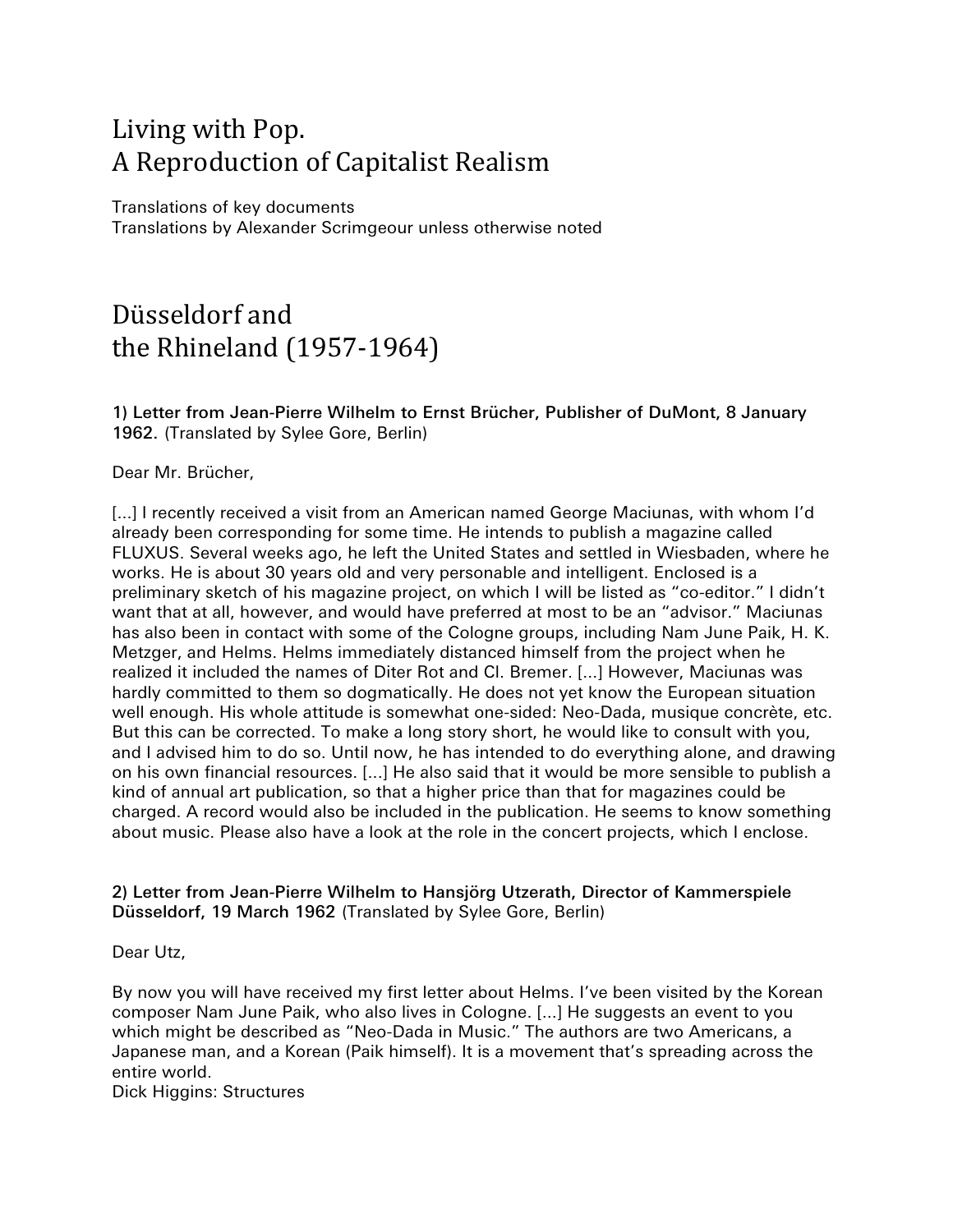George Brecht: Word event Toshi Ichiyanagi: Violin Piece N. June Paik: Etude platonique Nr. 2 La Monte Young: "566" Paik alone can carry off the whole event. All that's needed is a piano and blackboard. You would have to arrange all the details with Paik yourself. You would also have to pay him something, as he would otherwise earn hardly anything.

# Fluxus (1962-1964)

1) Letter from Jean-Pierre Wilhelm to Raoul Hausmann, 27 January 1963 (Translated by Sylee Gore, Berlin)

My dear Dadasopher Raoul Hausmann,

[...] I am dictating this letter; hence PURE GERMAN! [...] Hülsmanns gave me your letter of January 23 and this morning the audio tape arrived as well, which I immediately listened to. It's of the best quality and will be played during the Fluxus festival at the Kunstakademie on the 2nd and 3rd of February. We're expecting a first-rate scandal. At this holy site. The director and professors have no idea what's in store for them. I've gone over the head of the director in summoning various newspapers and press agencies. It seems that TV will be there too. In my introductory remarks, I will accord you the important place which is your due. [...] How would you feel then about coming to Düsseldorf on this date? The New Germany cries out for you!

2) Jean-Pierre Wilhelm, excerpts from introductory remarks to the Festum Fluxorum Fluxus, Kunstakademie Düsseldorf, February 2-3, 1963. (Translated by Sylee Gore, Berlin)

My dear Ladies and Gentlemen,

I would first like to offer my greetings to one of those present here, that is Mr. Wind, Vice Consul of the Consulate General of the United States in Düsseldorf. We thank Mr. Wind for displaying interest in a new kind of movement to which so many of his fellow countrymen are contributing – indeed, the movement first got going due to the inimitable and spontaneous dynamism (which can at times transform itself into fanaticism) that is so characteristic of that nation.

It is a great satisfaction and honor to be able to speak to you in this time-honored building, which is full of traditions from the 19th century, when it played such a significant role. [...] As for what concerns this evening, it will be best for me to share with you just a few bare facts before the authors and performers speak themselves. But first I would just like to say that all participants have made great physical and financial sacrifices in order to make this presentation possible. Professor Beuys from the Academy has been intensely involved and had to overcome many difficulties. George Maciunas suspended his work in Wiesbaden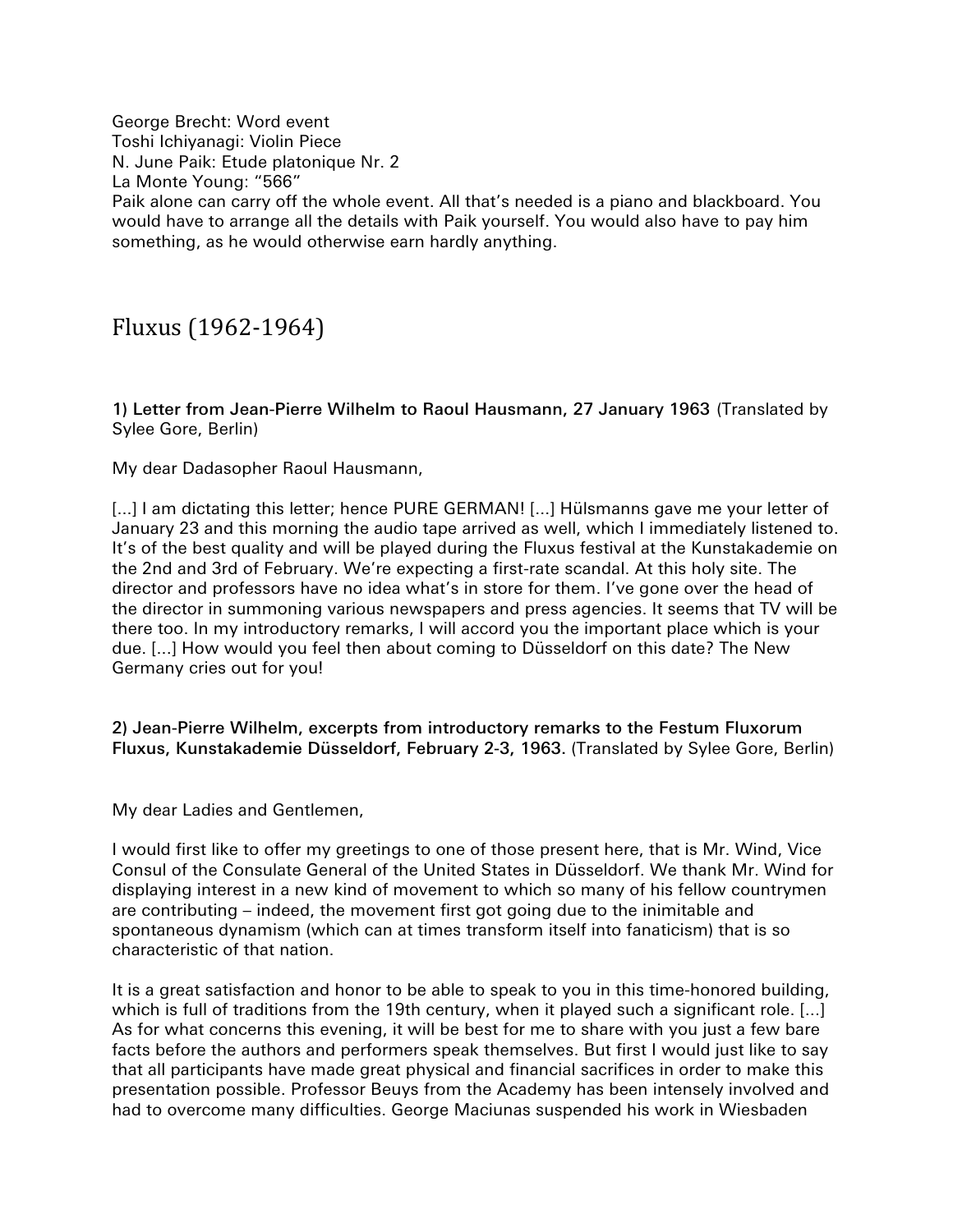and summoned his friends to Düsseldorf. [...]

It was especially important to us that this program not be aligned exclusively with one group; so we sought out a larger variety in order to show the breadth of expressive possibilities within this movement, which as of yet does not have a fixed name, but which has proliferated with breathtaking speed across all the inhabited territories of the globe. As proof of this you can see the very simple poster that the Academy had printed. Nothing more than a long list of names that ring with the sound of every possible nation, including many Americans and Japanese. The block of names speaks for itself; even this has its own inner phonetic poetry. I have for you no more exact analysis than that; for that would be boring, and might also give away a few of the evening's surprises. Nor do I think it right to approach this movement so early on with, as has been nicely put, a kind of cataloguing and historical perspective. Their inner dynamism cannot be denied. They are winning supporters everywhere (you might call it an order of monks, without the monks and without the order), and audiences are participating everywhere.

## 3) Letter from Sigmar Polke to Gerhard Hoehme, circa 1966

Dear Professor Hoehme,

Since I now have your correct address, I think I'm about to have more luck with the postal service. I never knew that the university and the academy of arts were separate institutions. The one letter is now of course out of date, but since I wrote it and am actually very proud of having written it, and since you may be happy to read it, I am enclosing it here. I am very glad that you recommended me for the Poensgen Foundation and I'm grateful to you. But I don't have too much hope of course. Together with Mr. Bobek I picked out a few drawings, I assume that's the right approach. You would be very welcome to take a look into the portfolio beforehand.

With the crisis, that's such a matter, please don't get angry, I need a lot of time. I look forward to your return, and the dots look forward to it as well.

All best wishes, and thanks again for your kindness and efforts on my behalf. Yours, Sigmar

#### 4) Newspaper article "Kultur des Rasters, Ateliergespräch mit dem Maler Sigmar Polke" by Dieter Hülsmanns, Rheinische Post, May 10, 1966

The Culture of the Raster A conversation with the painter Sigmar Polke in his studio

Sigmar Polke will soon have to leave his studio in the sanctuary of the Düsseldorf art academy, because he now, after five years' study, wants to leave the academy. But it has been a while since his first steps into the "the serious side of life." Already in 1963, he teamed up with Lueg, Kuttner, and Richter for a demonstrative exhibition in Düsseldorf, in order to showcase the newly discovered phenomenon of Pop art. This exhibition was followed by several more: the artist has since showed his work in Berlin, Wuppertal,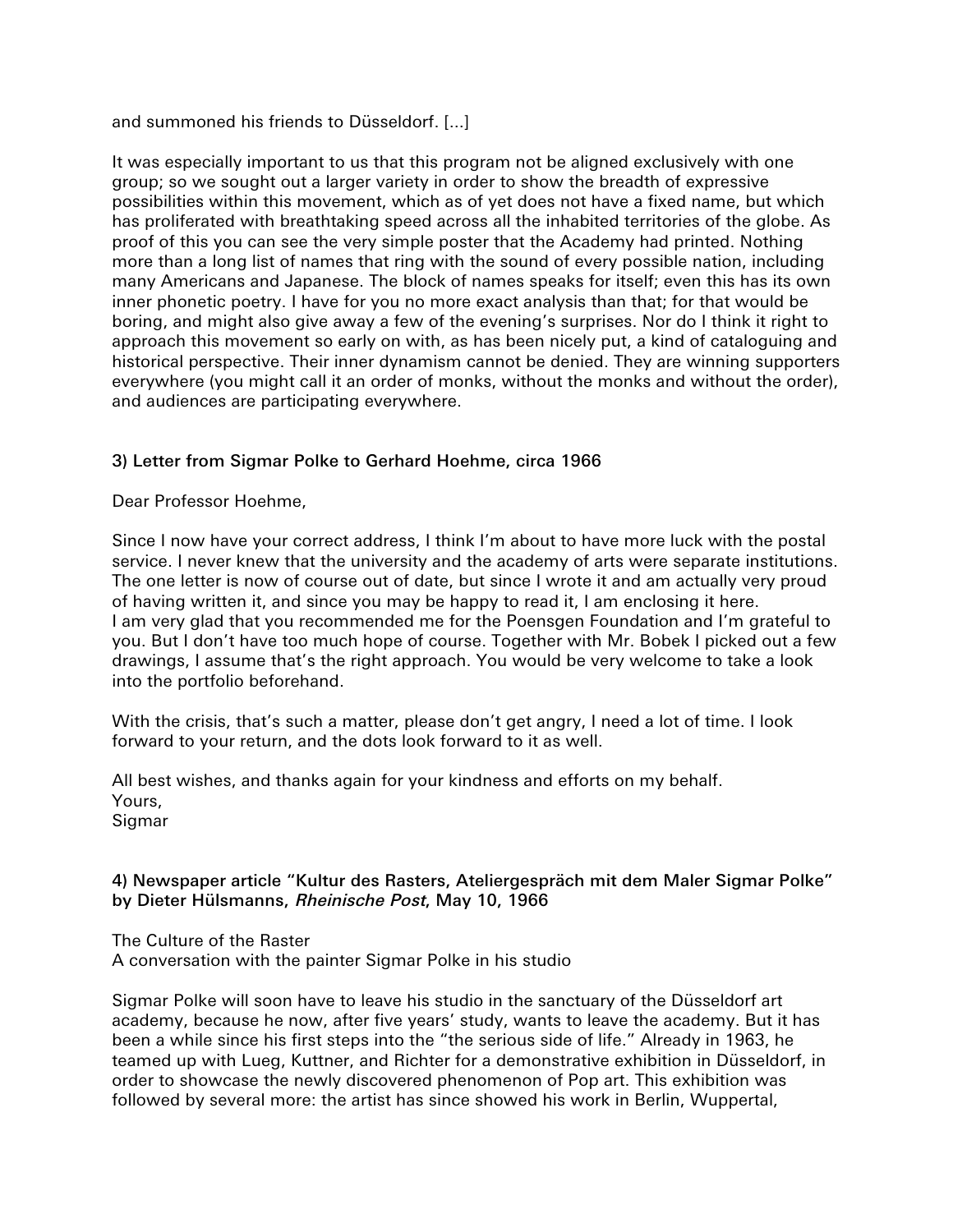Munich, The Hague, and, most recently, in Hannover. More extensive exhibitions will follow in Berlin and Munich.

Sigmar Polke was born in 1941 in Oels. He came to Düsseldorf in 1953 and started studying at the Kunstakademie in 1961, with the professors Karl Otto Götz and Gerhard Hoehme. His artistic interest was initially devoted to Expressionism and later to abstract painting. But when he was confronted with a very different way of dealing with art at a "Fluxus" event in 1963, he was so impressed that he found it difficult to continue with everything he had previously thought and done. What increasingly came into the foreground was the relationship to phenomena such as the environment and time. So he painted things from everyday life, from the civilization that surrounds us.

\* - *Mr Polke, you use existing images as sources for your pictures; you cut them out from newspapers and magazines. Why do you prioritize painting from photographs over invention?*

This question is always confusing to me, because I cannot offer you a complex answer. I have many reasons for it, some of which contradict one another or cancel one another out, and I know only that they are all important and each of them always contributes something. It could be that in this way I want to show how dependent one is on preconceived forms, how un-free in doing and thinking, and that one continually takes recourse to what already exists because that is what you have to do, consciously or unconsciously. That is not meant as a criticism but as an observation. It could be that I do it because in the act of copying I see an opportunity to recognize something, or that I want to find a way to deal with something, to overcome something; or because I want to do something entirely mechanically, like a machine. Or because I think that it is of no consequence at all how a picture is created. It can also be irony, it can be laziness, lack of skill, and stupidity. But it can also be the epitome of creative freedom, namely to do what one wants and considers right — even if it is to copy something. As for the existing images — which I can of course, if I want to, choose according to my completely individual conception and use to develop my own ideas — of course this doesn't cancel out the freedom of having a personal perspective on things, which applies in my case as it does for anybody else, and in this way a meaning for that which I am dealing with, directly or indirectly, is not invented but discovered.

*- But you could also use other pictures as the sources for your paintings, why take raster-dot images from newspapers?*

I do that, too, but the raster-dot pictures particularly speak to me. I like the technical means, the cliché character of the raster. It is a way of thinking about multiplication and reproduction, which is also of course tightly connected to making copies. I like how it is impersonal, neutral, and fabricated. The raster is for me a system, a principle, a method, structure. It decomposes, distributes, orders, and equalizes everything. I like the way that the dots in a magnified picture swim and move about. The way that the subject changes from recognizable to unrecognizable, the undecided, ambiguous situation, the way it remains open. I like it because it seems true to its own nature.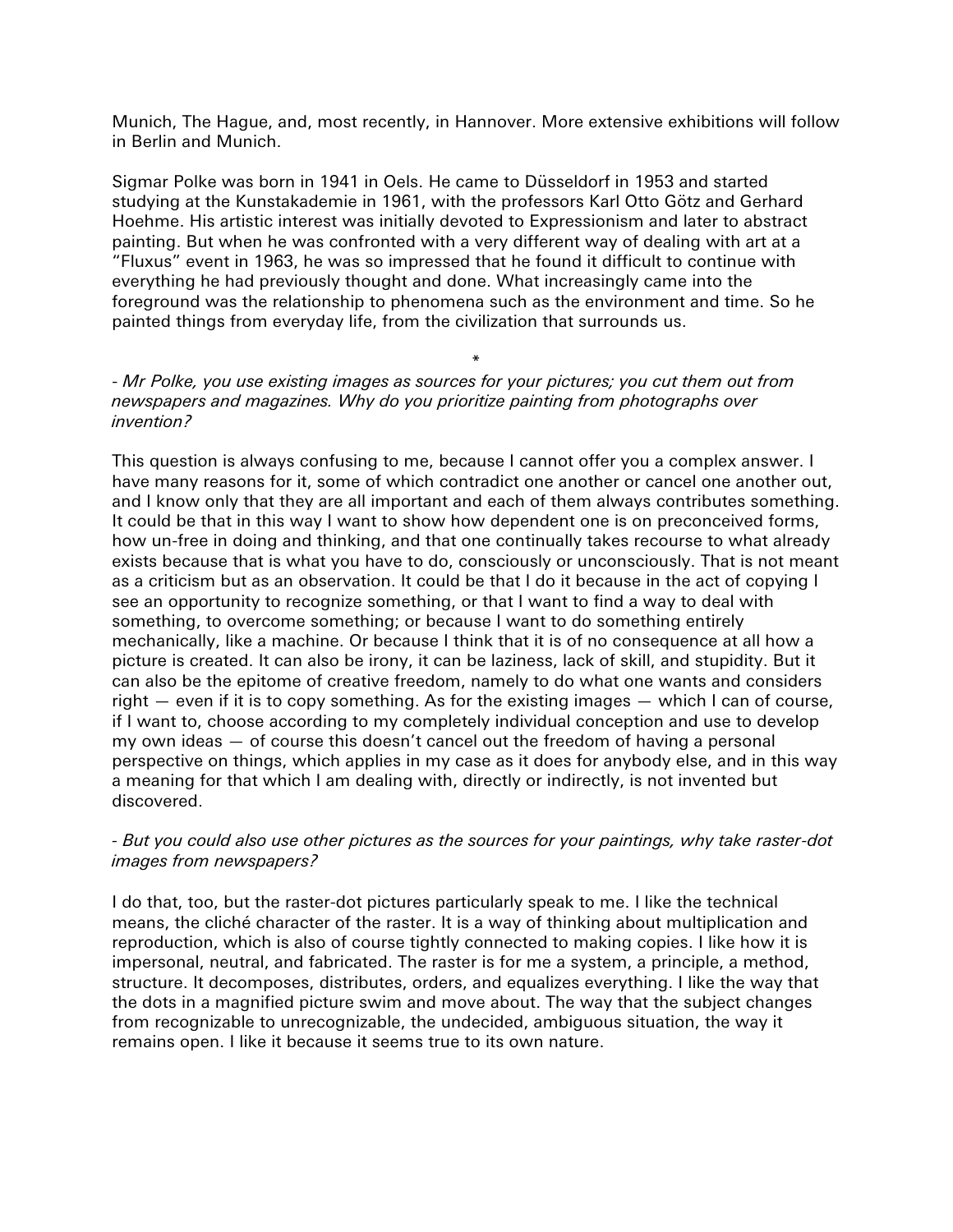#### - *Do you believe that through your pictures you see an aspect of our time and show it to us? Does seeing not also mean knowing a little, knowing about interrelationships and backgrounds?*

Understood in this way, I believe that the raster I use does indeed show a very specific view of things; it is a general situation and interpretation: namely the structure of my time, the structure of a social order, of a culture, standardized, segregated, atomized, subdivided, grouped, specialized.

#### *- Do you want to make it part of a social critique?*

No. It cannot be a painter's job to investigate whether something is good or bad and to judge it. He shows something, he says, "It is like this." No more than that. I do not want to shock, and nor do I believe that any art wants to shock, not even Pop art.

#### *- Beyond the purely technical, what do you find interesting about the raster picture?*

It's the specific spatiality, a space that goes into the infinite, a vastness and coldness. It could evoke ideas of the planets or the cosmos. Lots of dots vibrating, resonating, blurring, re-emerging, thoughts of radio signals, radio pictures, and television come to mind. Then a particular atmosphere creeps into my pictures, a little loneliness, abandonment, vastness, and yearning. It is not even that this is what I wanted to show; it is just there, like ambient noise.

#### *- But you don't only paint raster paintings. There are also the brush drawings that remind one a bit of Mickey Mouse or cartoons, but also the sparingly overpainted fabric samples...*

... you see, my need to make raster paintings originates in one of my own character traits, which is my love for the purely technical, for the impersonal. But one has so many character traits. I am just as romantic and sentimental as sober and practical, just as expressive and emotional as I am cautious, funny, and crazy. Each of these traits can find its own mode of expression when it is more strongly present in me. It determines my behavior as I paint, and I don't consider it a mistake if I then experience a completely different world, a completely different perspective on things. And out of this perspective I then make these drawings or other paintings. You see, I have split myself up, so to speak, in order not to do an injustice to myself and the things outside of me and thus somehow suppress them. Maybe all that will merge together at some point, I can't say; I am quite happy about this kind of many-sidedness, I'm happy that I don't only see black and white, but both at once.

#### 4) Newspaper article "Das perfekteste Bild, Ateliergespräch mit dem Maler Gerd Richter" by Dieter Hülsmanns, Rheinische Post, May 3, 1966

#### The Most Perfect Picture

A conversation with the painter Gerd Richter in his studio

Gerd Richter's studio is in the interior courtyard of a city block. You can get there only by going through a gas station; his neighborhood is one of car workshops and tradesmen's shops. These everyday, average surroundings must suit the artist very well, if one hears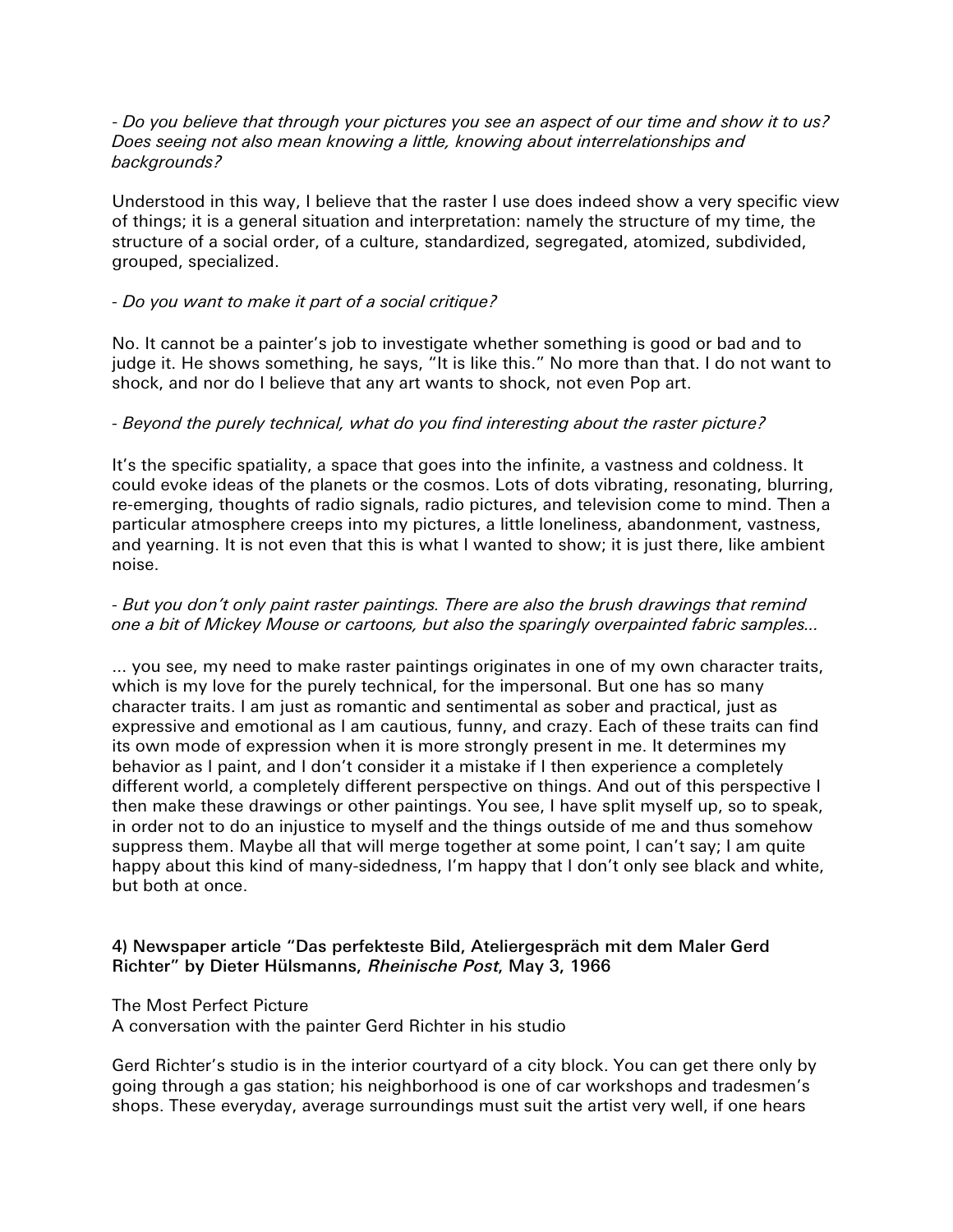him say, "I like everything that has no style," or, "I don't want to be a personality or to have an ideology. I want to be like everyone else, think what everyone else thinks, do what is being done anyway." His origin in the other part of Germany, where an ideology wants to determine all thinking and doing, may be the source of his aversion, which he also puts like this: "To have an ideology means having laws and guidelines; it means killing those who have different laws and guidelines. What is that supposed to be good for?"

Gerd Richter came to painting through a series of detours. Born in 1932 in Waltersdorf in [the region of Germany known as] Oberlausitz, he first visited a trade school, was then an unskilled laborer, a painter for advertising and stage sets, and worked in a photography lab, before going to the art academy in Dresden in 1953. There, until 1957 he stayed in a class for mural painting. His paintings from this time were realistic and strongly influenced by Beckmann. Until March 1961 he was freelancing in Dresden while pursuing his interest in photography on the side. When he came to West Germany that same year, he followed the advice of friends and joined the Düsseldorf Kunstakademie, where until 1963 he attended the painting classes of Professor Karl Otto Götz. The sudden confrontation with a great many different kinds of art left him feeling unsure and almost brought him to the point of despair. Only when he encountered the "Fluxus" group as well as through the emergence of American Pop art did he start to pay attention to photography again. In the meantime he has exclusively specialized in painting from photographs, and he has shown such paintings in many exhibitions.

## *- Mr Richter, what attracts you so much about a photograph that you paint a copy of it?*

A photograph  $-$  unless the art photographers have "fashioned" it  $-$  is simply the best picture that I can imagine. It is perfect; it does not change; it is absolute, and therefore autonomous and unconditional. It has no style. The photograph is the only picture that can truly convey information, even if it is technically faulty and the object can barely be identified. A painting of a murder is of no interest whatever; but a photograph of a murder fascinates everyone. This is something that just has to be incorporated into painting.

*- Your pictures contain representations of human beings, animals, and objects. These are things that you could just as well paint from nature. So why do you use a photograph as your source?*

Because it saves time, for one thing. Nowadays one must rationalize one's work, and anyway I have no desire to spend a month in front of one canvas. Secondly, I am cutting out a certain degree of stylization, which is unavoidable in painting from nature, and which I want to avoid.

#### *- If you avoid all stylization and abstraction, and paint such a close approximation to photography, isn't it strange that you don't make your pictures directly by photomechanical means?*

I don't find it strange at all. Everyone who uses photographs "paints" from them in one way or another: whether with brush, collage, silkscreen, or photographic canvas is not important. The only strange thing is that I want to produce just this kind of picture and no other: the kind of picture that I can't at the moment produce in any other way. But maybe one day I'll work out how to eliminate the process of copying.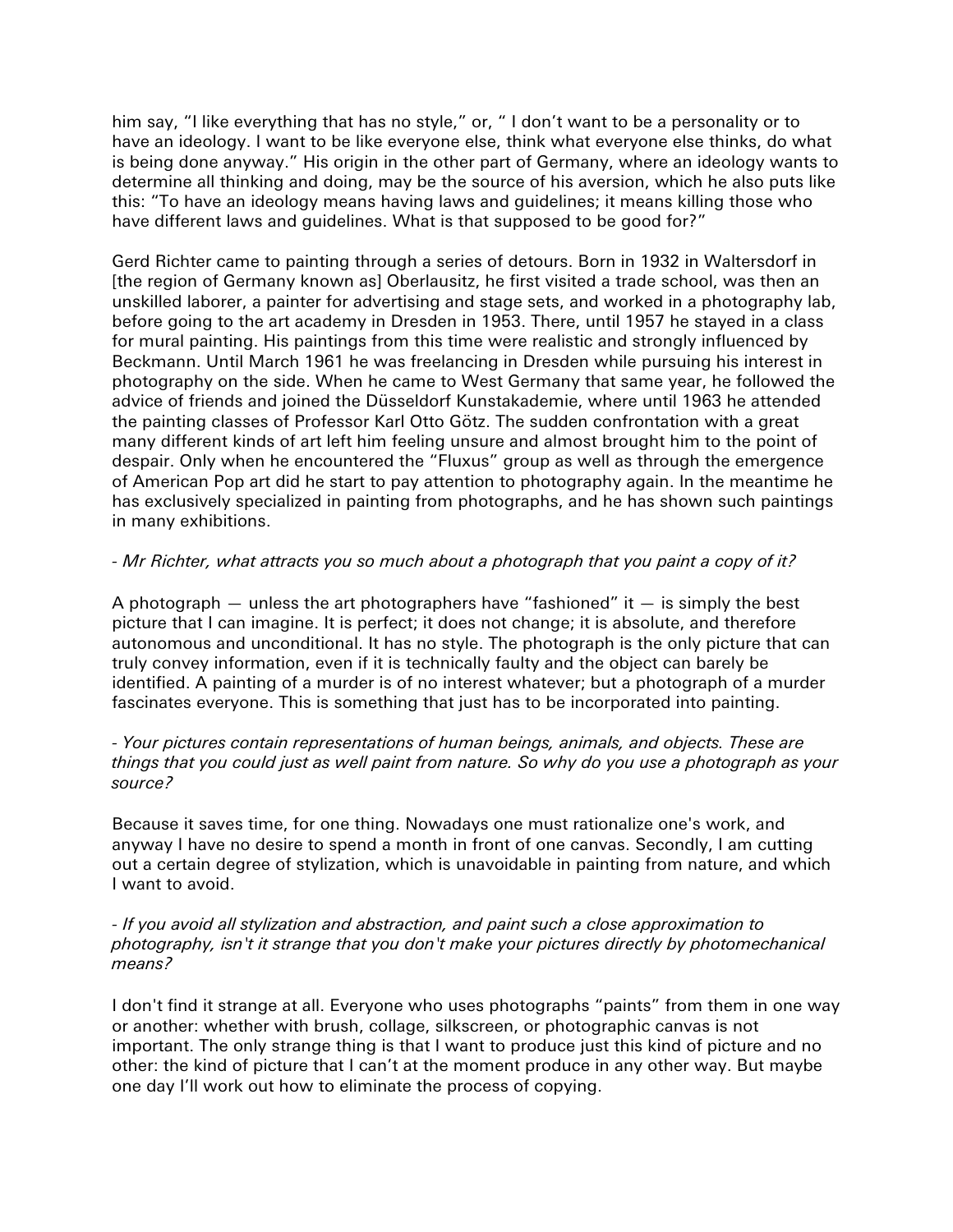- *You also paint portraits from photographs. In portrait painting, isn't it desirable to know the model?*

Not at all. I don't think the painter need either see or know his model. A portrait must not express anything of the model's "soul," essence, or character. Nor must a painter "see" a model in any specific, personal way; because a portrait can never come closer to the model than when it is a very good likeness. For this reason, among others, it is far better to paint a portrait from a photograph, because no one can ever paint a specific person — only a painting that has nothing whatever in common with the model. In a portrait painted by me, the likeness to the model is apparent, unintentional, and also entirely useless.

#### *- So how significant are the things represented in your pictures?*

Highly significant, definitely. Just not significant in the sense of conveying information about reality, which is what photography is there for. I never paint to create a likeness of a person or of an event. Even though I paint credibly and correctly, as if the likeness were important, I am really using it only as a pretext for a picture.

#### *- So you don't really care at all what you paint?*

No, that's not it at all. I don't abolish representation. The painting can't be turned upsidedown, for instance. The object is so important to me that I spend a lot of effort on choosing the subject, so important that I paint it. I am fascinated by the human, temporeal, real, logical side of an occurrence which is simultaneously so unreal, so incomprehensible, and so atemporal. And I would like to represent it in such a way that this simultaneity is preserved.

#### 5) Newspaper article "Handtücher und Waschlappen, Ateliergespräch mit dem Maler" Konrad Lueg by Dieter Hülsmans, Rheinische Post, April 26, 1966

Towels and Washcloths

A conversation with the painter Konrad Lueg in his studio

One of Konrad Lueg's first exhibitions took place with Gerhard Richter in a furniture store in Düsseldorf. They called it "a demonstration of capitalist realism" and gave it the slogan "Living with Pop." They originally planned a conventional exhibition of paintings, yet the two artists decided not only to exhibit their own work but also the entire furniture store as well as their own persons. The exhibition was destined to be a noteworthy success; more than a hundred guests attended this demonstration.

Konrad Lueg lives in Düsseldorf, was born here in 1939, and also studied at Düsseldorf Kunstakademie. He first attended the painting and drawing class of Bruno Goller, tried out stage design, and was later a student under K. O. Götz. If you ask him what kinds of things he painted at this time, he says "A bit of Götz with Twombley [*sic*] on top of it." He took a particular interest in Twombley [*sic*] but the Pop art that came over from America was the impetus for his own independent work. He began to paint athletes from photographs, which he showed in 1964 at Galerie Schmela. The intensity of color that characterizes these works has remained a constant in all his pictures, whatever their subjects.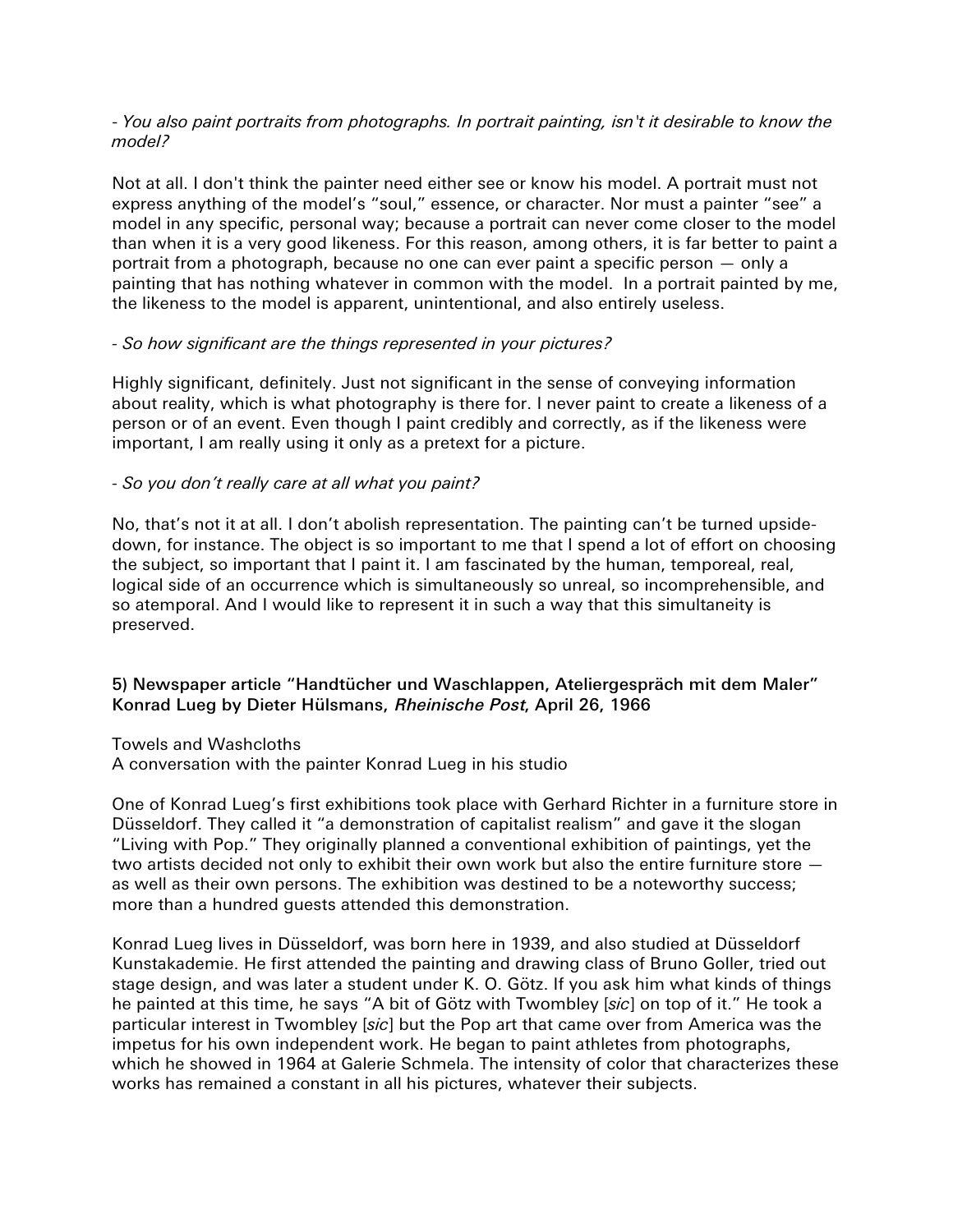### *- Would you, Mr Lueg, consider "Pop artist" a valid description of yourself?*

Yes and no. Some years ago it would still have been true without any ifs and buts. The impetus for my own work came from Pop art, more specifically from a picture by Roy Lichtenstein that I saw in a magazine. Together with Richter I grew up under this "sign." We were among the first to do something like that in Germany. But in the meantime my work has developed further, and although it doesn't deny its Pop origins it has after all become something else.

#### - *What is the story of your artistic development — which is to say, how did you start out?*

It started with the desire to paint. If certain conditions were met, my parents allowed me to take private tuition in painting and drawing. So for a year I then drew sketches, I went out to the surrounding area and painted landscapes, farmhouses, and dunghills. The techniques I learned in this way were very useful, I had a portfolio to present to the Düsseldorf Kunstakademie and they accepted me.

#### -*What did you paint or do after the end of your studies at the academy?*

As I said, the motivation came from Lichtenstein. After various experiments I came to photography. I painted brightly colored faces and heads, using newspaper photographs as source images, and keeping the contrasts of the photographic black-and-white techniques. A little later I painted athletes, footballers, boxers, and so on.

#### *- What do you find particularly interesting about this subject, if one can call it that?*

The coloration. [Farbigkeit.] I found the colorful shirts with the stripes and numbers very appealing. I made a whole series of these pictures and then I moved into cutting life-size figures out of wooden panels. I painted them on both sides and put them in front of reflective foil, so that it looked as if two teams of players were standing opposite one another.

#### -*You dropped this subject of athletes quickly afterwards; why?*

I just couldn't think of anything more to say about it. I also didn't want to any more, to which I should add that I am very impatient and quickly turn my attention to something new. For a little while I had a plan to do something similar with girls from the ice show, but it wasn't "typical" in the same way.

*- In February of this year you had an exhibition in the Berlin gallery Block, which had the title "Handtücher und Waschlappen" ("Towels and Washcloths"). How did you come up with that?*

These works were a development from the wallpaper pictures that came before.

#### *- Wallpaper pictures?*

Yes, one day I remembered an old housepainter's technique that was used a lot after the war, and what it involves is using a rubber roller with flower patterns and similar motifs to paint the walls instead of using wallpaper. Using this pattern repeat process, I made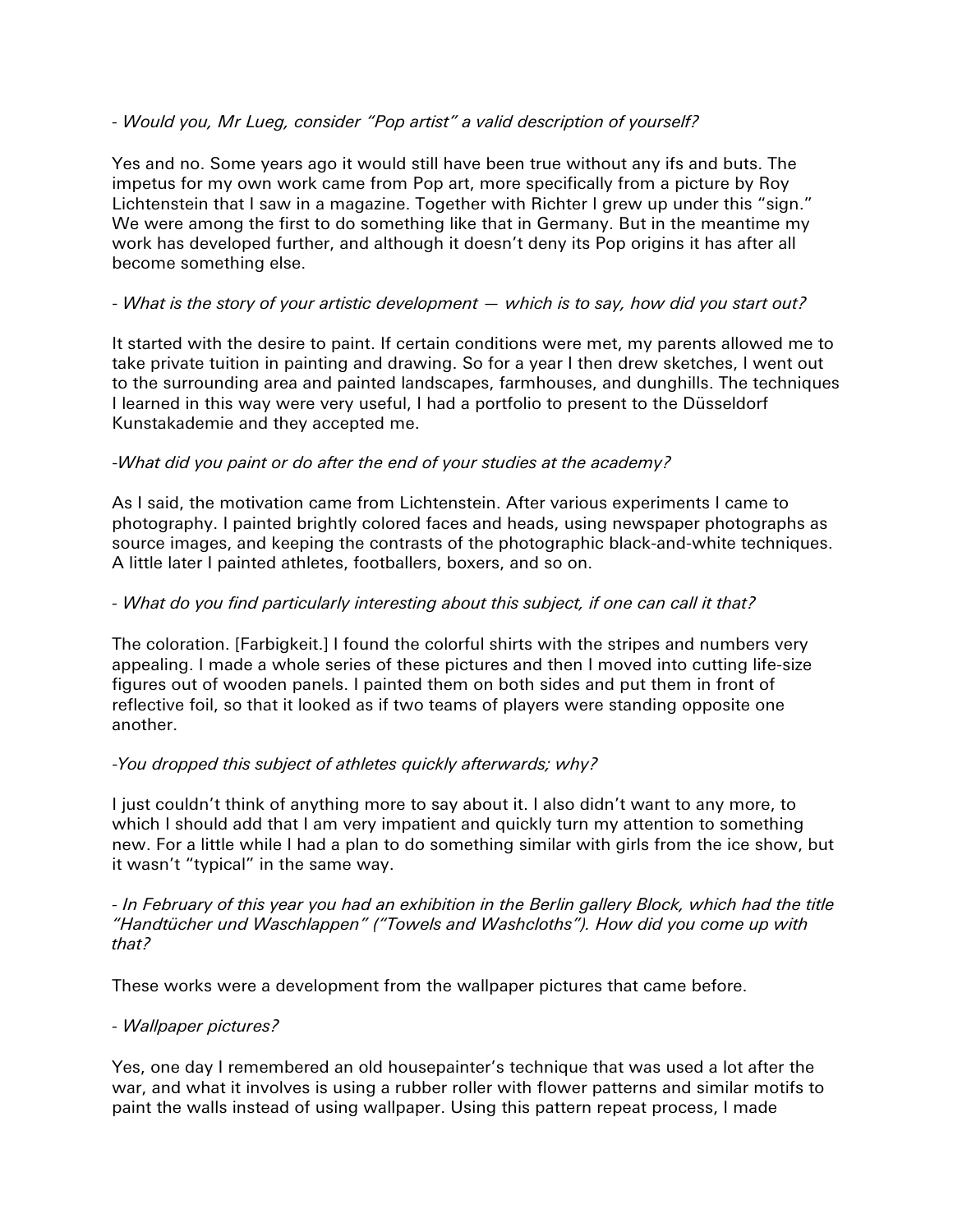pictures that first of all continued to feature human figures. But then the pattern developed a life of its own. I enlarged it, monumentalized it, introduced rhythmic distortions and offset sections.

#### - *But how did you come up with the towels?*

My interest in the repeating patterns also drew my attention to other things. So I discovered not only a similar phenomenon in wrapping paper, but also in my wife's trousseau, in the towels. I could simply take them out of the cupboard and partly put them under glass and in frames, but I also hung them up just as they were and exhibited them. Maybe one shouldn't try to make any art at all, but just open one's eyes and find the things in one's own surroundings.

## *- Is social critique or a critique of our time an aspect of your works?*

No, that is not my intention, and nor are there any literary elements. What it's about for me is simply the picture, and the coloration. The starting point in most cases is the ornamentation on found objects. That is why I am always looking for new things, the washcloths and towels are probably only a kind of transition phase, it's not my style to find some shtick and then ride it to death.

# Kaiserstraße 31A (1963)

## 1) Man sollte eine Gruppe gründen, manifesto written by Konrad Lueg, no date (1963)

Ten years ago some young painters, sculptors, and designers from the Düsseldorf area founded a group, the "Gruppe 53," in which many of the progressive artists from North Rhine-Westphalia started out: Brüning, Dahmen, Gaul, Hoehme Salentin, Royen, Kalinowsky, Werthmann, Kaufmann, Sackenheim, Klaphek, Wind, and others. This "Gruppe 53" no longer exists. This group of originally more or less unknown artists are today teachers, professors, renowned people occupying the top positions in cultural life, partly under contract with their galleries, all more or less successful, they no longer need the benefits of being able to show their work together.

Today, ten years later, there is again a group of young people who are in the same situation as the founders of the "Gruppe 53" at that time. They lack opportunities to exhibit, venues in which to publish, and financial means.

Although one or two of them have had solo exhibitions, maybe they were awarded some funding or "even" had a work reproduced in *Kunstwerk* (Work of Art), that is no reason not to show with others with whom they share an outlook.

#### *It is time to found a group!*

A group is an association of people with shared interests (not a political party)

- A group brings the following advantages to its members:
- 1. Exhibition opportunities on a larger scale
- 2. Financial support from the city and state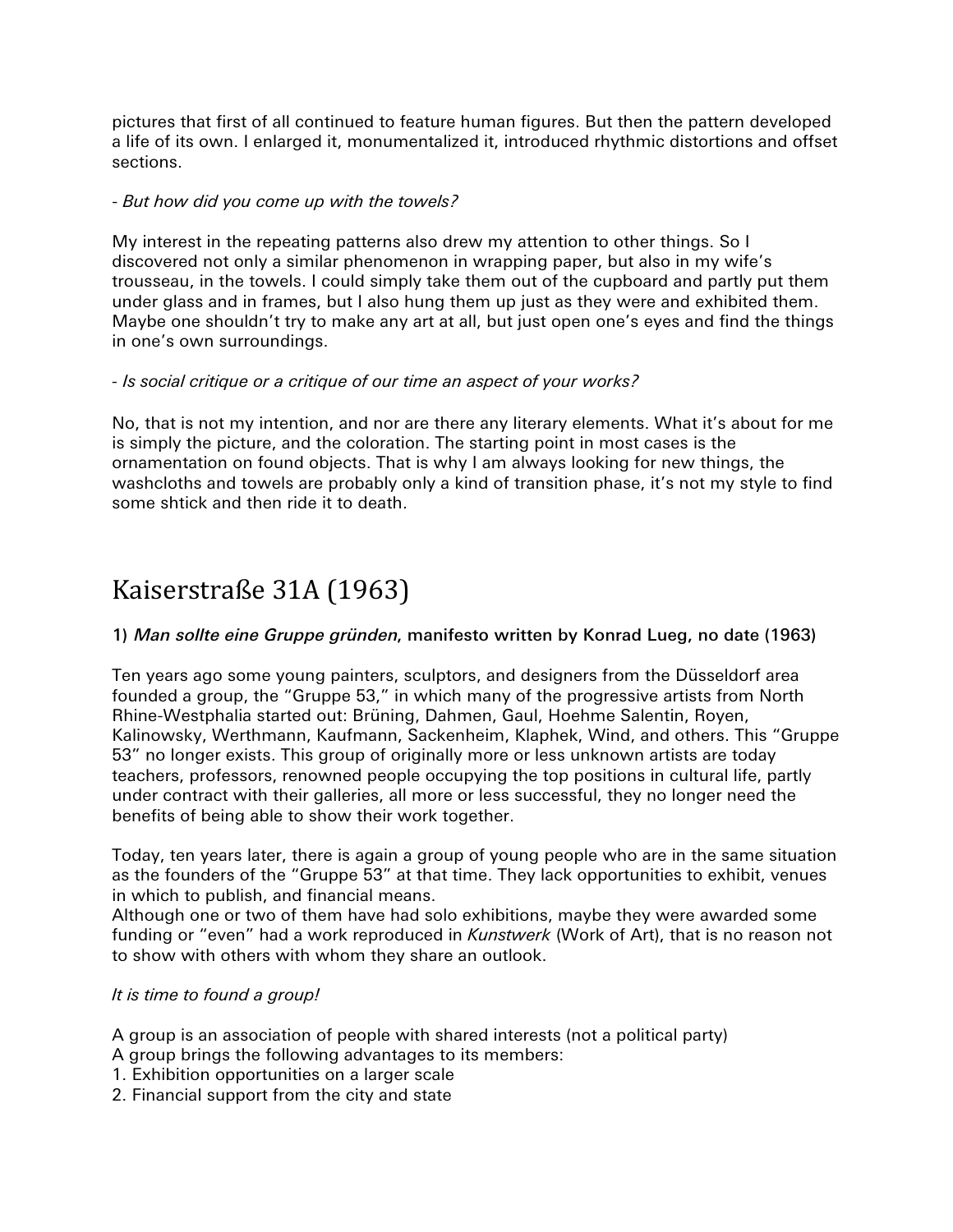3. A collective jury of their own 4. High quality catalogues 5. Contact with critics, dealers, and collectors 6. Exchanges with other groups 7. 8. etc.

The visual appearance of the group comes about in consequence of the collaborative jurying of the work of the individuals within it.

#### 2) Application to rent a vacant storefront at Kaiserstraße 31A, Düsseldorf, March 30, 1963

*Gerd Richter Düsseldorf Hüttenstr. 71*

To the Department of City Planning Municipality of Düsseldorf **Düsseldorf Düsseldorf Düsseldorf**, 30 March 1963

Application to rent a store in the Kaiserstrasse to four painters and designers from the "Gruppe 63" for 8 days.

Herewith we would like to submit a request for permission [*authorization*] for the use of a store in the Kaiserstrasse.

We would like to show oil paintings and graphic works in an eight-day-long exhibition in one of the storefronts that are slated for demolition. (The dates for the exhibition can be determined by you, the storefront at Kaiserstr. 31 seems particularly well suited.) The exhibition does not have a commercial purpose, but seeks to inform about a new *figurative* direction in art and to exhibit for the first time the Gruppe 63 *a group of young Düsseldorf artists*.

The Düsseldorf-based "Gruppe 63," being a young group, has to date had few opportunities to show work in Düsseldorf (the last exhibition took place in Fulda). *[Sentence marked for deletion]* The galleries that would come under consideration for such an exhibition are too expensive, already booked far into the future, rent only on a four-week basis, and only show already-established artists. It is thus very difficult for a young group to show their work, although it is of course absolutely necessary for them to present themselves to the public.

These reasons, along with the fact that the storefronts would be so well suited for this purpose and it would be a great shame if they were to remain completely unused until their demolition, make our request very pressing, and we would therefore politely ask you to investigate the possibility of such a rental and to try to work towards a favorable outcome for us.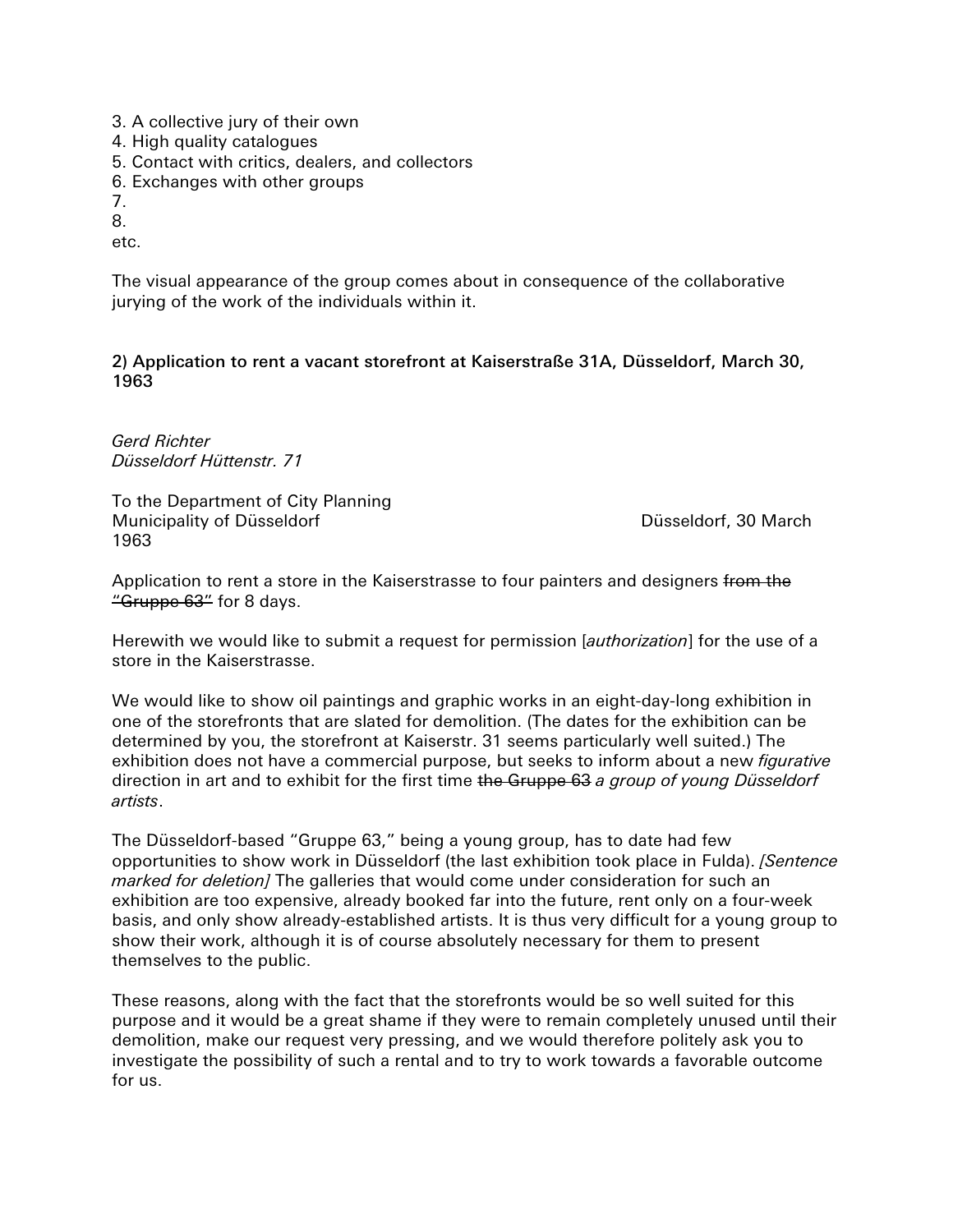In conclusion we would like to reassure you that we will give you an absolute guarantee that we will keep to the terms of our agreement (dates etc.) Because we all have studios and homes and the exhibition is, as an informational exhibition, not intended to exceed eight days, an absolute compliance with all conditions is assured. In addition, it would not be favoritism in relation to others who are rejected in their applications to rent the stores, because we are not running a business in that sense and no sales will take place.

We would be extremely grateful if you were able to make possible this one-off and shortterm exhibition.

Thank you very much in advance for you consideration and the time spent processing the application.

Yours respectfully,

Gerd Richter Düsseldorf Huttenstr. 71

Manfred Kuttner

Sigmar Polke

Konrad Fischer Düsseldorf

*We believe that you, our city of Düsseldorf, known for your support of the arts, will be supportive of our efforts.* 

3) Press release for the exhibition at Kaiserstraße 31A, no date (probably May 1963)

Manfred Kuttner . Konrad Lueg . Sigmar Polke . Gerd Richter .

Special exhibition in Düsseldorf, Kaiserstrasse 31a from 11 to 26 May 1963. Opened daily from 11am-1pm and 3pm-6pm. Exhibition opening on Saturday, 11 May 1963 at 11 am.

Cent-Fox u.Fox-Tönende-Wochenschau Herrn Kluth Düsseldorf Graf-Adolf-Str. 83-87

Dear Mr Kluth,

We take the liberty of drawing your attention to an unusual group of young painters with an unusual exhibition. We are exhibiting in Düsseldorf, on former shop premises in the section of Kaiserstrasse that is due for demolition. This exhibition is not a commercial undertaking but purely a demonstration, and no gallery, museum, or public exhibiting body would have been a suitable venue.

The major attraction of the exhibition is the subject matter of the works in it. For the first time in Germany, we are showing paintings for which such terms as Pop Art, Junk Culture, Imperialist or Capitalist Realism, New Objectivity, Naturalism, German Pop and the like are appropriate.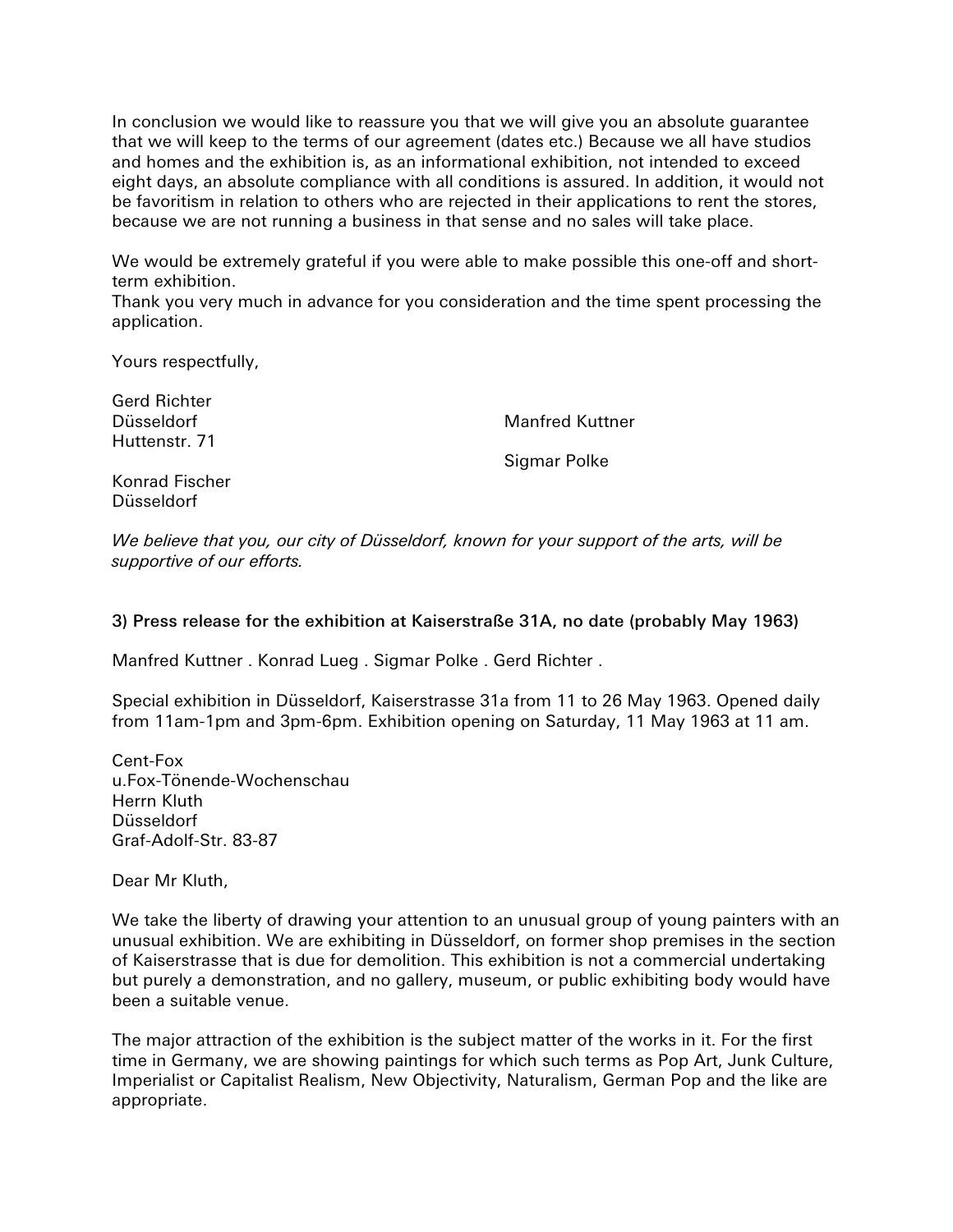Pop Art recognizes the modern mass media as a genuine cultural phenomenon and turns their attributes, formulations, and content, through artifice, into art. It thus fundamentally changes the face of modern painting and inaugurates an aesthetic revolution. Pop Art has rendered conventional painting – with all its sterility, its isolation, its artificiality, its taboos, and its rules – entirely obsolete, and has rapidly achieved international currency and recognition by creating a new view of the world.

Pop Art is not an American invention, and we do not regard it as an import – though the concepts and terms were mostly coined in America and caught on more rapidly there than here in Germany. This art is pursuing its own organic and autonomous growth in this country; the analogy with American Pop Art stems from those well-defined psychological, cultural, and economic factors that are the same here as they are in America.

We take the view that the newsreel ought to document this first exhibition of *German Pop Art*, and we ask you to consider the possibility of a report. If you would like further detailed information on us, our work and our ideas, we shall be glad to supply them.

We look forward to hearing from you.

Yours sincerely

4) Guestbook entries, taken from guestbook of the exhibition at Kaiserstrasse 31A, Düsseldorf, May 11, 1963

To the Pop-artists I congratulate you: on the successful import I reject: fifth-hand art

Thwombly [sic] Lichtenstein **Warhol** Afterbirths — That is not alive —Heide

The Catholic City Mission finds this exhibition absolutely deplorable. It recommends the congregation's intercessory prayer for the exhibitors. 17.5.63 Düsseldorf prelate [name illegible]

No money for wild animals! A disgrace !

Absolute decadence! D. Heinzmann

Here it becomes clear once and for all that abstract painting has ended. We can only marvel at the audacity of this young group. G. D. Carlus

You obviously want to make fools of us. But it is evident that these are the deviant daubings of a loveless clique (Rembrandt still lived for art and has achieved great things by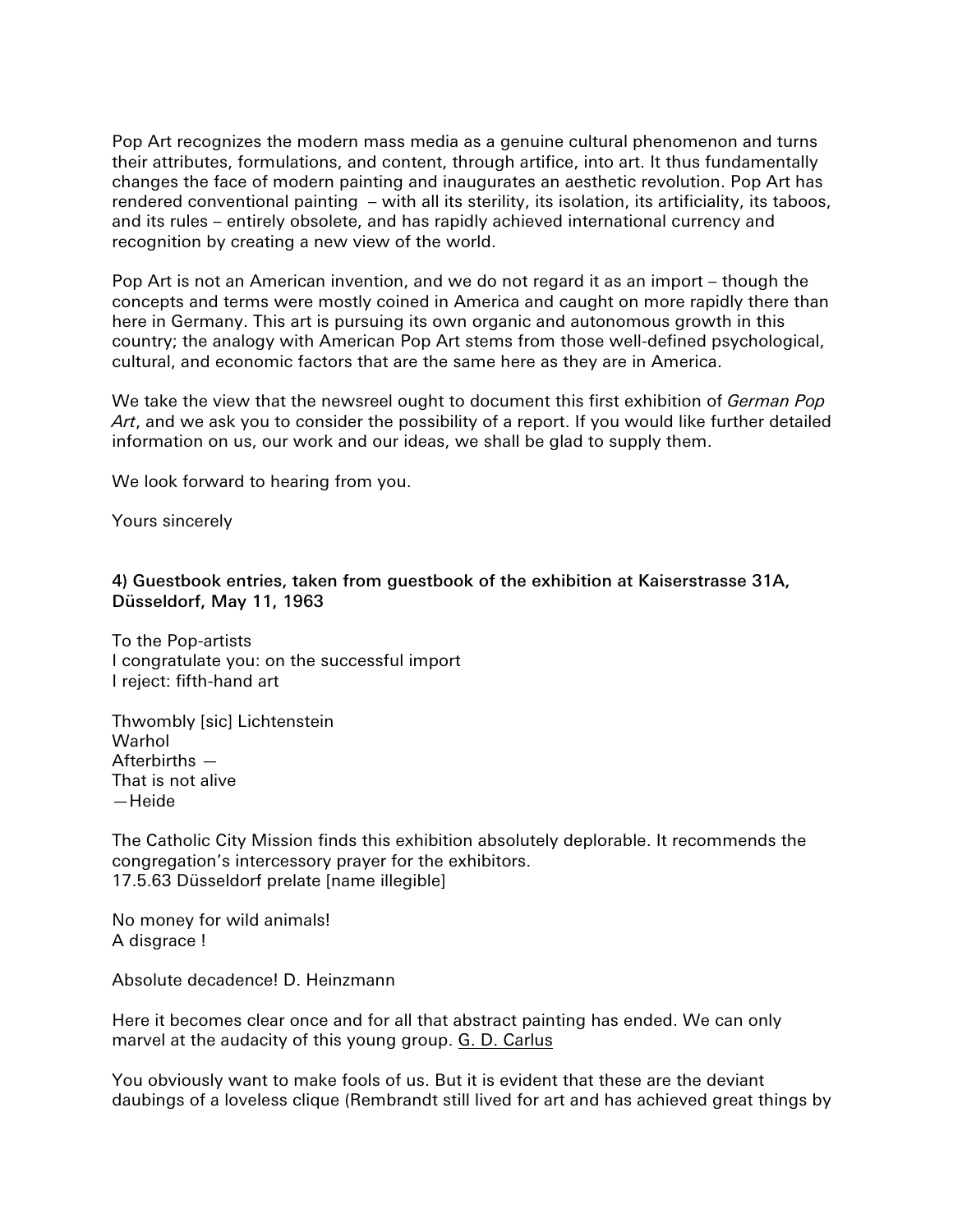doing so). One can only say: a sorry decline! Dr S. Lenz

Entartet!

Illiterates of Painting?

These "painters" need proper jobs, then they might turn into reasonable people. Friedr. Fischer-Diskau

Open the window Hold a speech If the results are good Hold a new speech —Arthur Køpke

This is not how it works!

Criminality or nonsense — that is the question here! Arno Pfeil

German art is dead, long live German art!

Alfred Leonherde [?] says about Pop art: "Pop art is great!" and continues, "I get a lot out of Pop!"

No money for wild animals!

## 5) "Die letzte Masche" by Yvonne Friedrichs, Rheinische Post, May 16, 1963

### The Last Stitch

Pop art, the latest rage from America, has found its way to Düsseldorf and created an exhibition forum for itself because "after all, something has to happen," as the group of young enthusiasts ensures, as they knit this last stitch. Youth was also dominant among the guests at the opening at the exhibition space Kaiserstrasse 31a. What the intended purpose was could not exactly be determined from the smoke-clouded conversations, but the exhibitors definitely want to shock. Whether from naïve conviction or for the sake of titillation could likewise not be adequately determined. Looking at the things on show, one cannot help but see that the distance from these objects to art is a great one – if, that is, the intention is to lead to this goal and not to take great strides in the opposite direction.

But first of all: What is Pop art? As a term it is an abbreviation of popular art. What does it want? It attempts to use the mass media  $-$  magazines, cinema, radio, television  $-$  as the anchor points for making a statement. So for example paintings comment on and critique images from magazines, which are creatively exaggerated, taken out of context and given new signification: in short they are "artistically" embellished.

In the exhibition that then looks something like this: Gerd Richter (born 1932 in Dresden, studied at the Kunstakademie there, came to Düsseldorf in 1961) has converted a magazine photo — a group of decorous smiling young ladies with one gentleman — into a large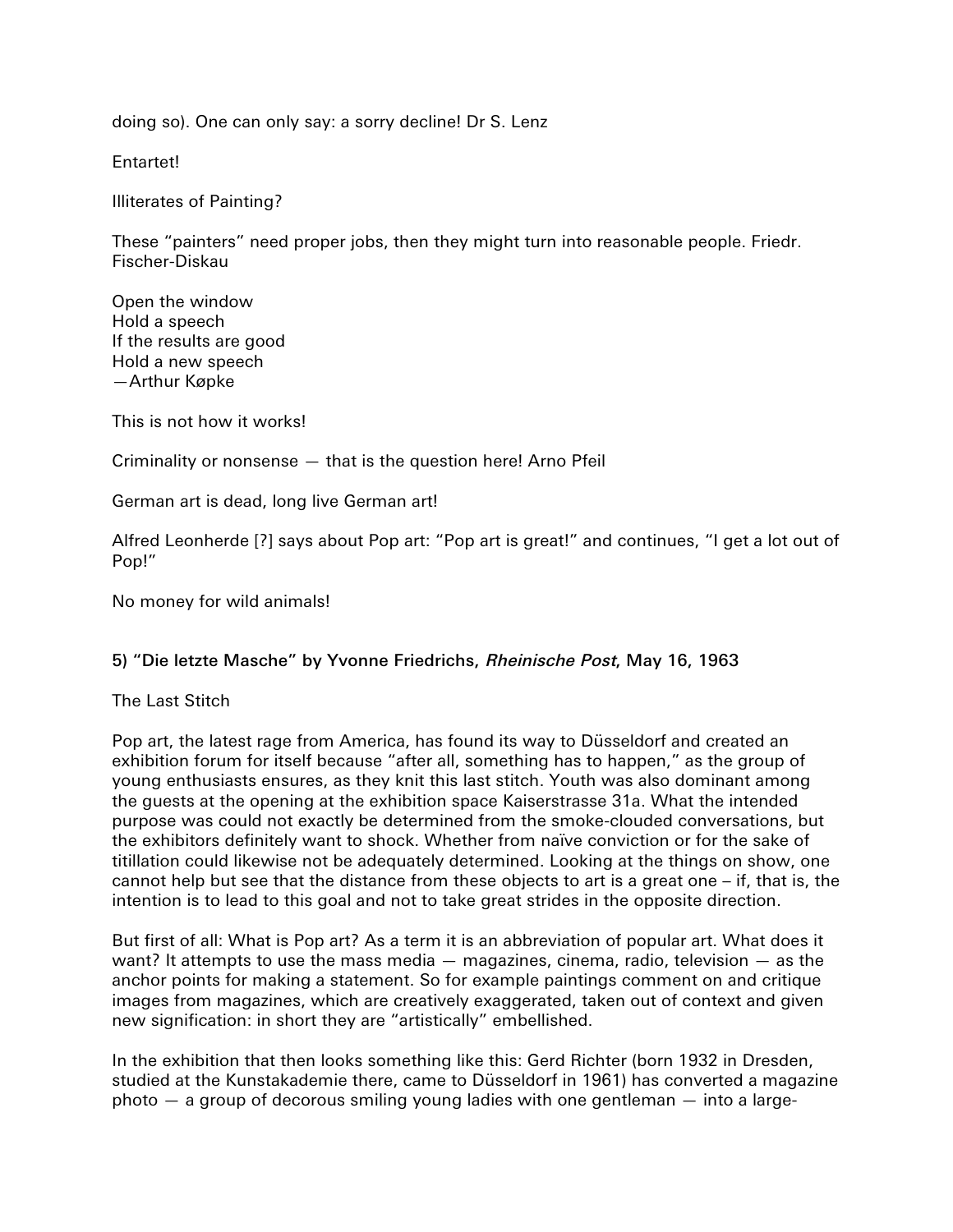format oil painting. But the viewer's own smile fades in the face of the horrifying slashes and rips imposed on tender young female flesh through the use of red enamel and nail sand other bloody effects intended to call into question the cheap, flat, and "putrid" qualities of this festive occasion. The Silesian artist Sigmar Polke, born 1941 (who has lived in Düsseldorf since 1952, and studied with Hoehme and Götz at the Kunstakademie), turns to the "earliest painting of a child," by "elaborating upon" existing magazine and advertising images. So for example, he turns a beautiful model (from a fashion magazine) into a "Madonna" by blurring the print with turpentine. Gory pictures from crime reports have been cropped to intensify their effect. The 24-year-old Düsseldorfer Konrad Lueg studied with Goller and Götz at the city's Kunstakademie, and here presents blurry arrangements of template-like magazine blueprints whose sense is hard to decipher. The kinetic paintings of the Thüringian painter Manfred Kuttner (who studied at the academy in Dresden, then in Düsseldorf in 1960 with Macketanz, Hoehme, Götz) rise advantageously above these sensationalistic tabloidlike banalities. A sense of motion is created in these serial radial, spiral, and grid compositions — which are painted with energy-filled luminous colors — not through motors, light effects, or the viewer moving through the room; rather it is created by flicker effects that force the eye, in its attempt to balance things out, to move quickly  $-$  a process that repeatedly gives rise to new pictorial combinations.

#### 6) Newspaper article "Auch das sind Kunstwerke. Ausstellung junger Künstler / Reaktion – auf was?" unsigned article, NRZ an Rhein und Ruhr, June 25, 1963

That, Too, Is an Artwork. An Exhibition of young artists / A reaction – to what?

For some time a storefront in the Kaiserstrasse is breaking all the rules. Its decoration primarily consists of a red chair, a washing-powder packet, and a bundle of illustrated magazines titled "*Massenmedien*" (Mass Media). If you look a bit more closely, you'll understand that what's going on is an exhibition of young artists.

The first thing that you notice when you look inside is an ingenious ashtray  $-$  a hole in the floor. The young intellectuals, the angry young men, or whatever they should be called, are sitting in the middle of the exhibition, surrounded by their works. Colorful magazine advertisements have been daubed with red paint or carefully crossed out with care in several large-format works, in one corner is a pale pencil sketch of a girl's face — for which a magazine has again been the source  $-$  in the other corner more splotches of paint; there are also simple room divisions from red or green squares or vertiginous spirals. All in formats that can be measured in meters, for the sake of the effect.

But if someone perhaps presumes that the creators of these works are ridiculing the viewers or even themselves, he is mistaken; they are (they claim) entirely serious. Although they admit that most visitors to the exhibition take it with a dose of humor, there are supposedly also those who straightforwardly enjoy it. One can even buy the artworks after all. Without batting an eyelash, sums with four digits are quoted.

The explanation for Dadaism was that it was a reaction to the last war; do we maybe now have before us the reaction to our economic miracle?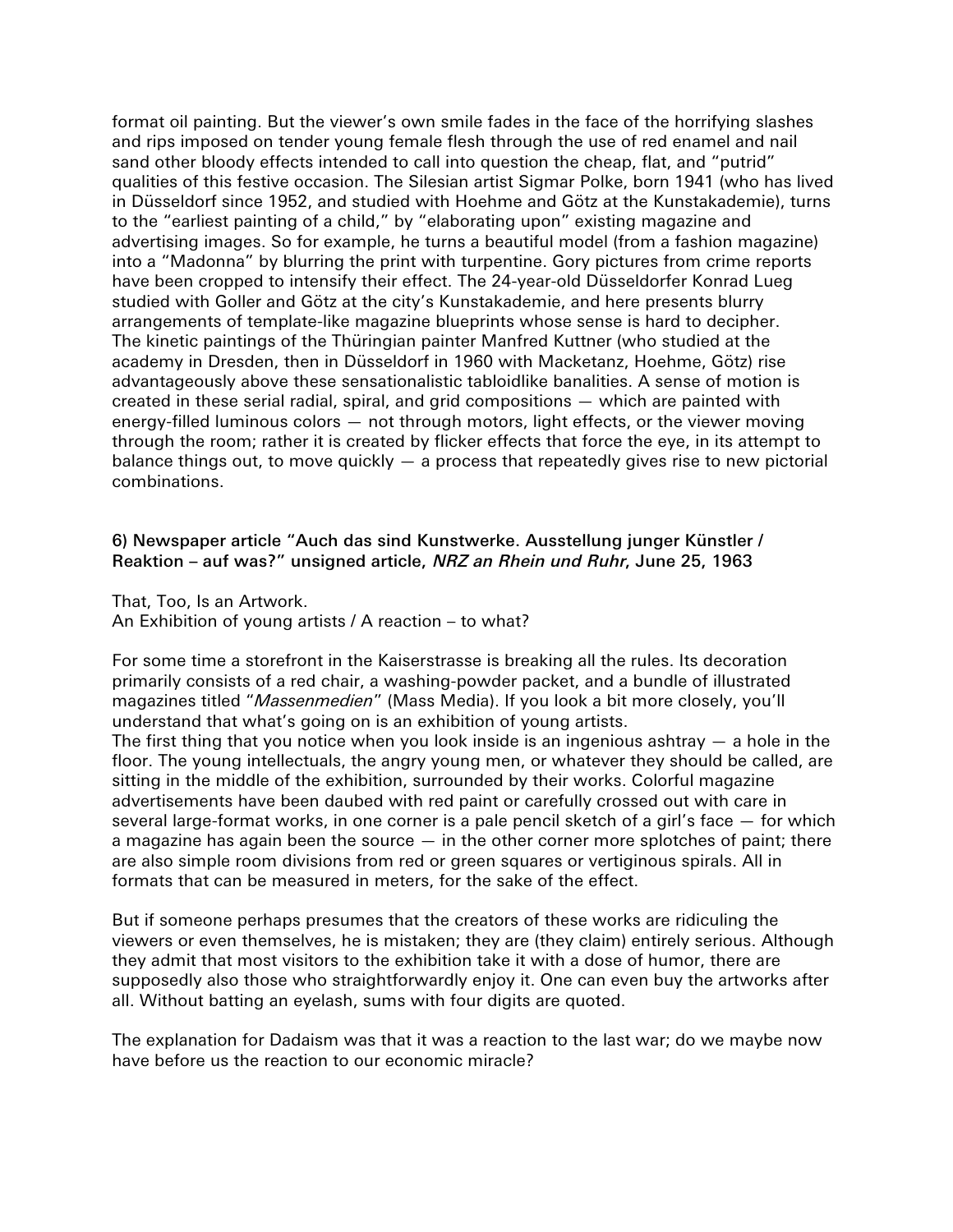7) Newspaper article "Der neue Realismus in jedem Heim? Eine aufsehenerregende Austellung von vier jungen Künstlern" unsigned article, Düsseldorfer Nachricten, May 29, 1963

The New Realism in Every Home? A sensational exhibition of four young artists

Art has once again got the realism that so many have passionately yearned for. But this is no realism for the cozy home setting, where it would give you a sense of yearning that makes one's mouth water. The new Realism pitilessly exposes the illusionism of the present, using its own tools. It destroys the frosting of sentimentality and decries the bloodthirsty sensationalism of modern mass media. Under the designation "Pop art," it has been making a splash in the USA for months. Pop art doesn't lead ad absurdum through montage, as Dada did so often; Pop art is a reflection of our monstrous reality.

Pop art is in the air in Germany, too. An unmistakable sign of it is a Düsseldorf exhibition of four young artists, who have recently ended their studies with the "informel" painter K.O. Götz at the Kunstakademie. Gerd Richter, Konrad Lueg, Sigmar Polke, and Manfred Kuttner rented an empty storefront on the side of the Kaiserstrasse that is due for demolition. It couldn't be missed, as there was permanently a cluster of curious people attracted by a washing-powder packet with a three-letter logo — the middle letter, an M, is here upsidedown — and a chair that is painted pink. Anyone who had the courage to enter the space was hit in the face by what he sees daily in photographs and on billboards: blown-up pictures of a shooting above laughing toothpaste-advertising girls, the victims of an avalanche next to the sunburnt flesh of barely dressed bathing beauties ... Gerd Richter has an astounding ability to transfer these facets of a most brutal reality onto the canvas. He is the only one of the four artists who has completely given himself over to Pop art.

Konrad Lueg has a conception of painting that is connected to the lyrical scribbles of the American Cy Twombly, but perhaps still more to the ideal of *peinture*, which he doesn't escape from even in rudimentary drawings of cosmetics and the girls who have been done up in them. Here reality is approached via the path of "art brut," an experiment that makes Lueg appear very interesting to us.

Polke's combinations of advertising pages, comics, etc., dispense with a decisiveness of approach. They pale in comparison with the pointedness of Richter's paintings. Manfred Kuttner's works make use of the various frequencies of light waves of sharply contrasting colors, that bring spirals and square fields with circles into dynamic motion: this painting is kinetic, if you want the word for it, a technique that has previously been used primarily by sculptors. The imprecision of the execution maintains some slight connection to the other works.

There is a lot in this exhibition that is not fully articulated; everything is still in a process of becoming. Without doubt, however, it heralds a leap, if not a leap forwards then still a break of the very young with what already exists, which for them already begins with *informel*. The impetus comes from Pop art: it comes from their immediate surroundings, rather than as the next step in an art-historical progression.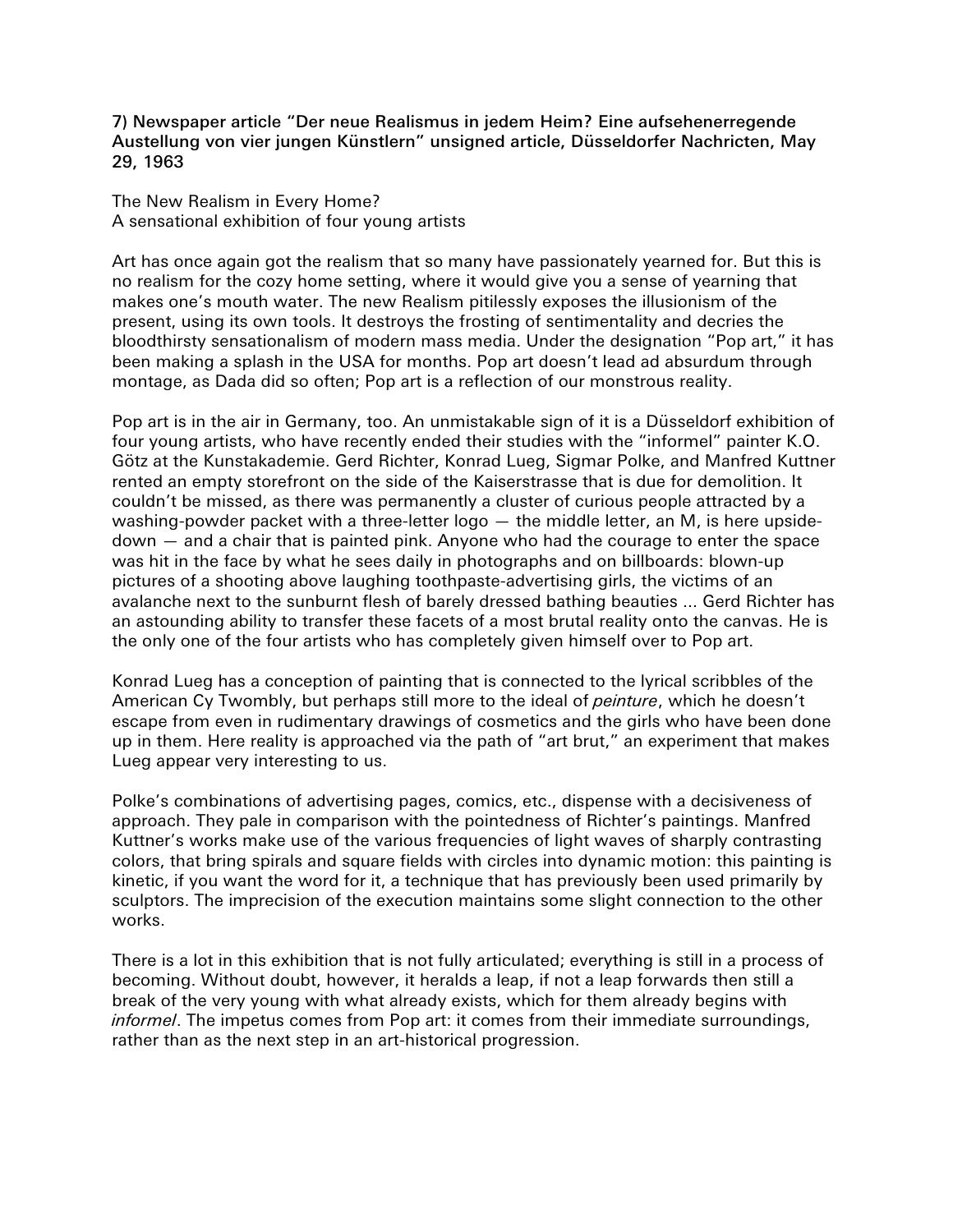# Möbelhaus Berges (1963)

## 1) Announcement "Herbstliche Visionen! Ein Leben mit Pop," Der Mittag, October 5, 1963

Autumnal Visions! A Life with Pop

The artistic event of the month is set to become an exhibition that Mr Lueg and Mr Richter are organizing with the support of the Berges furniture store. Berges has set one room aside for this exhibition, which takes place October 11 – 25. It is the second exhibition of this kind in Düsseldorf. It shows fewer pictures than objects that are stripped of their utility and to be understood from a purely artistic standpoint as manifestations of our time. The artistic movement known as "Pop art" is described as the greatest upheaval in art since Cubism. Berges — the biggest furniture store in [Düsseldorf's] historic center, whose management has always had a soft spot for artistic talent  $-$  is supporting, with this exhibition, the youngest and most revolutionary development of art, whose effects can not yet be foreseen — at least that is what the experts say.

The exhibition  $-1$  forgot to mention  $-$  has a motto:

Living with Pop — a demonstration for capitalist realism.

With signs and a lift interested parties will be led into the office spaces of Berges, where they can decide for themselves whether they actually want to live with pop or not. Also notable is that this demonstration for capitalist realism does not have any commercial aspects, i.e., the exhibited paintings are not for sale, which is in turn evidence of a thoroughly idealistic sensibility. For capitalist reality can hardly be separated from money and from the desire for profit.

That's it for the exhibition. But since we are just talking of Berges, it may not be amiss to note that — regardless of whether you in fact want to live with pop or not — you still have to live, in any case, with furniture.

The Berges furniture store guarantees that this furniture is well-made and good value for money, and that it corresponds to your personal sense of style. Furthermore there is currently a display of upholstered furniture in Berges, where the things on offer have amazing shapes and colors. Among them is the much-loved "Cumulus" television- and recliner seat, which is without equal in form and comfort.

Visitors to Berges will however find on many floors a combination, so uncommonly important to their own well-being, of furniture, decoration, lighting, carpets, and a multitude of ceramic products. But so that one can also say something especially advantageous about capitalist reality, here, from Berges:

The special offer of the season: a wardrobe with shelving, 110 cm a bed, 100/200 cm a bedside table everything in genuine Tola wood, the whole lot for 266 DM

The house of good furniture: Berges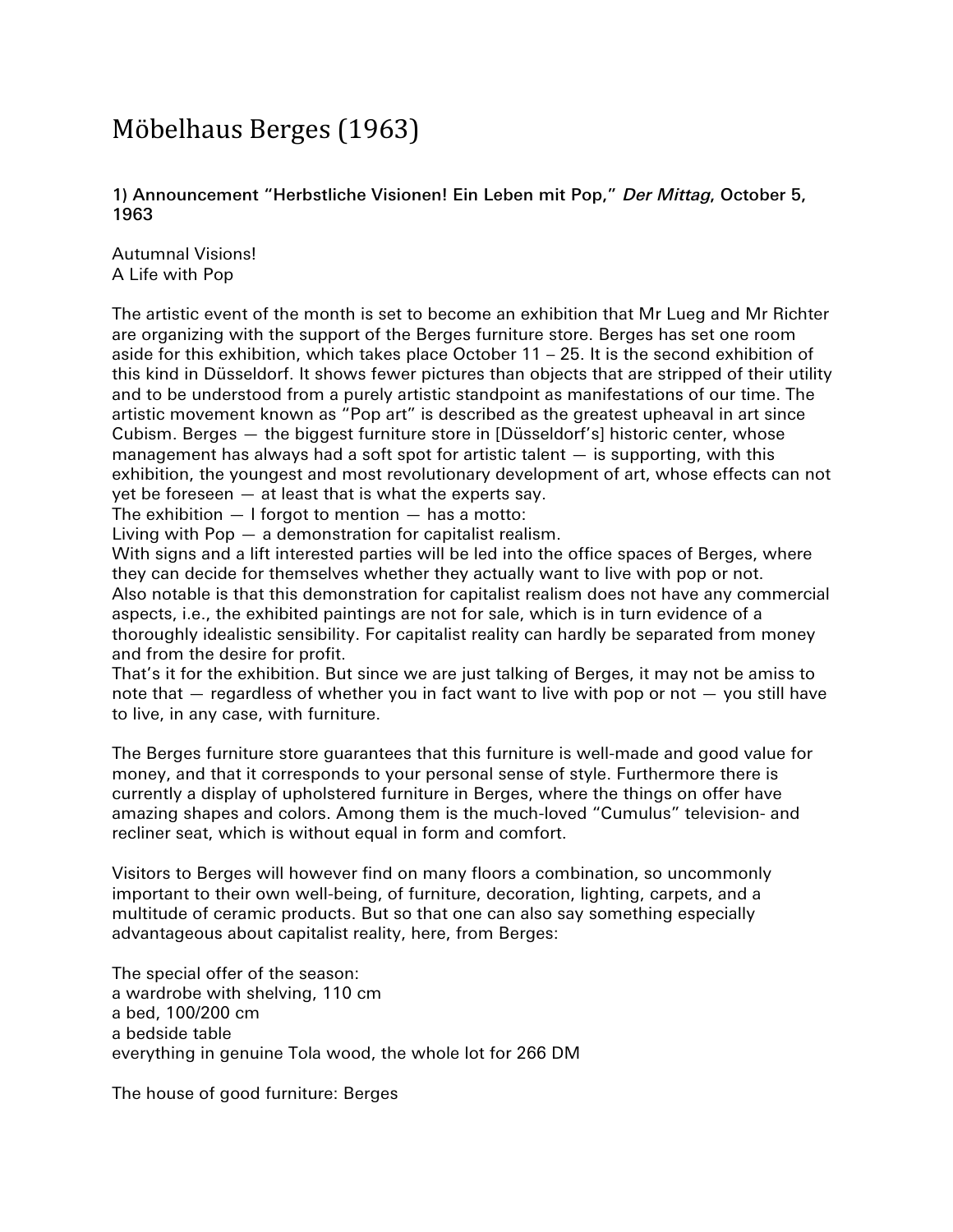Ask Berges if you want to live more beautifully

From October 11 to 25 Berges is presenting an art exhibition, Lueg and Richter, "LIVING WITH POP"

2) Program, Living with Pop, October 11, 1963

Please note the number assigned to you is: 138

PROGRAM (roman numerals) and the control of the control of the control of the control of the control of the control of the control of the control of the control of the control of the control of the control of the control o (letters) for a demonstration for capitalist realism

Living with Pop Friday, 11 October 1963, Flingerstrasse 11, Düsseldorf

- I) Start 8 p.m. Report to 3rd floor.
- A Waiting room, 3rd floor (decor by Lueg and Richter)
- II) When your number is called, visit Room No. 1, 3rd floor. Disciplined behavior is requested.
- B Room No. 1: sculptures by Lueg and Richter (plus one work on loan from Professor Beuys) (*Couch with Cushions and Artist Floor Lamp with Foot Switch Trolley Table Chair with Artist Gas stove Chair Table, Adjustable, with Table Setting and Flowers Tea Trolley, Laid Large Cupboard with Contents and Television Wardrobe* (with loan from Professor Beuys)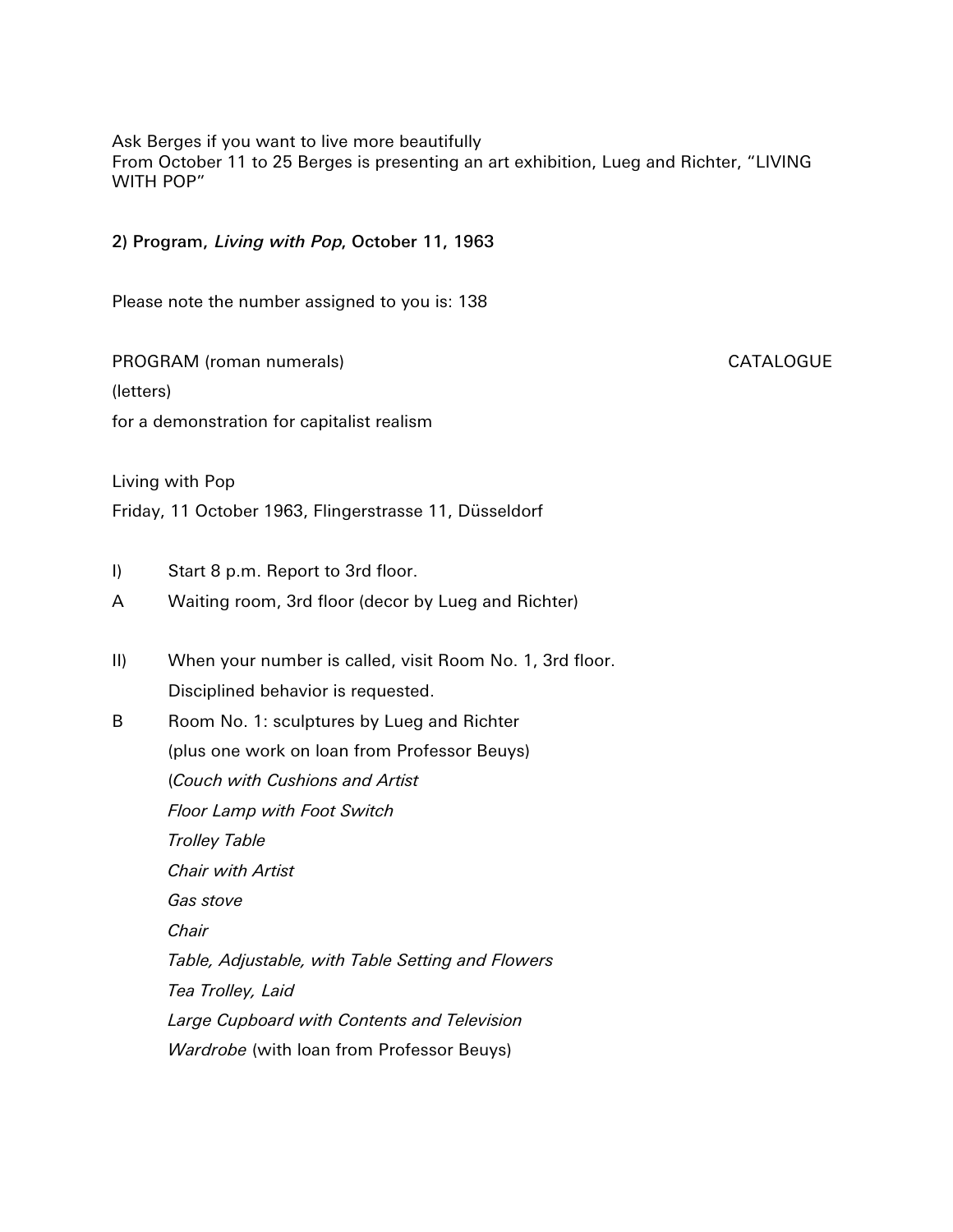- III) When your number is called (approx. 8:45 p.m.), visit other exhibition rooms on 2nd and 1st floors and ground floor. During this tour (Polonaise), please refrain from smoking.
- C Exhibition rooms on several floors (selected by Lueg and Richter) (52 bedrooms, 78 living rooms, kitchens and nurseries, paintings by both painters; guests of honor, Messrs. Schmela and Kennedy)
- IV) On completion of tour, see A, etc. Subject to alteration.

Thank you for your attention. Konrad Lueg and Gerd Richter

# 3) Script for loudspeaker announcements, Living with Pop, October 11, 1963

[Music]

20:05 Good evening, ladies and gentlemen. I welcome you in the name of the Berges store and the artists Lueg and Richter.

[Music]

20:10 Good evening, ladies and gentlemen, please take a seat in the waiting room and wait until your number is called.

[Music]

Those ladies and gentlemen with numbers 1 through 9 are now asked to enter the exhibition room.

[Music]

Those ladies and gentlemen with numbers 10 through 17 are now asked to enter the exhibition space.

[Music]

I would like to extend a warm welcome to our newly arrived guests, and ask those with the numbers 18 through 24 to enter the exhibition room number 1. I repeat: the numbers 18 through 24.

[Music]

The numbers 25 through 31 please, 25 through 31.

[Music]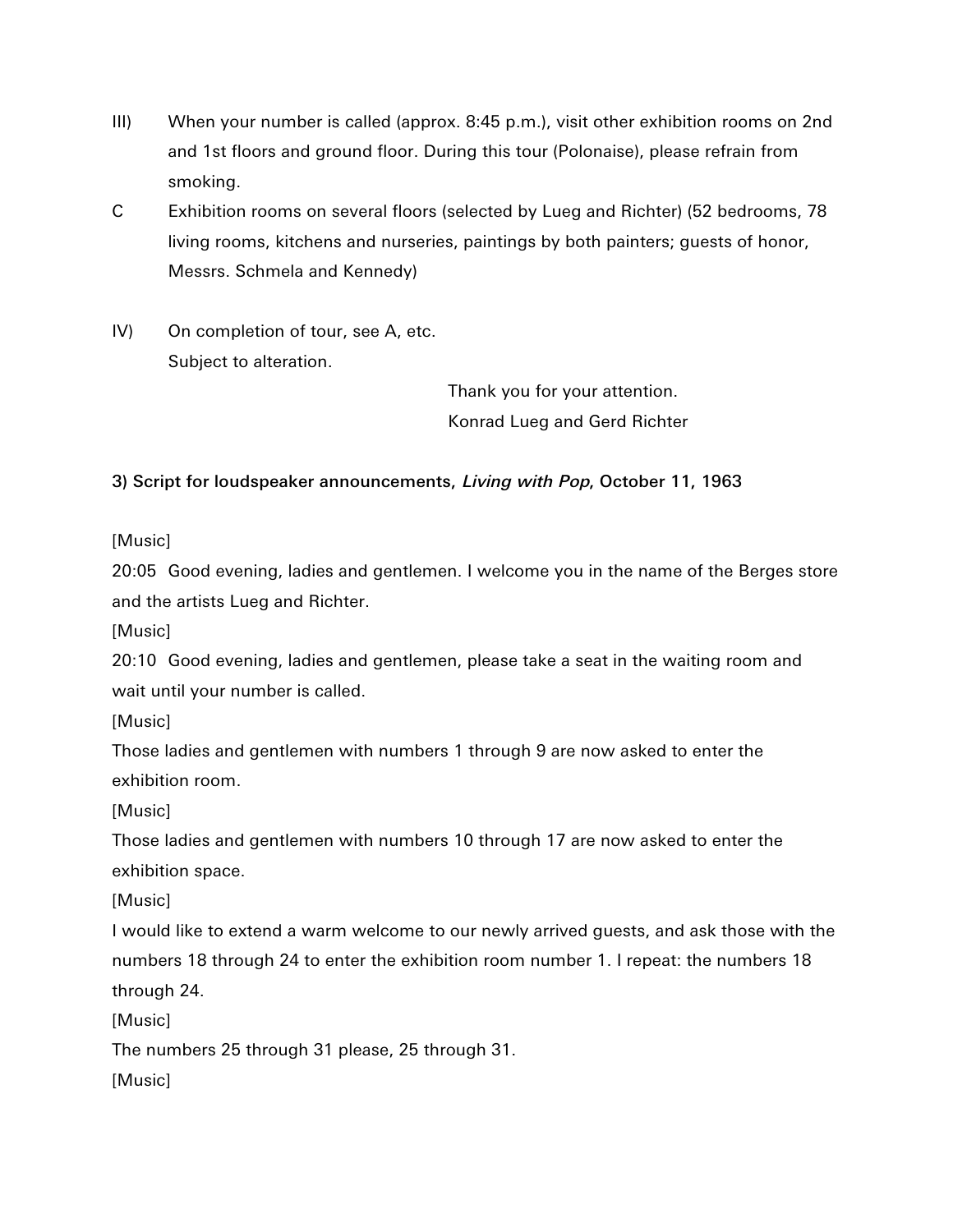The number 32, 32 please enter the exhibitions space.

[Music]

We would like to welcome our newly arrived guests and ask them, too, to take a seat in the waiting room and wait for their number to be called. The numbers 33 through 42 may proceed.

[Music] 43 through 50

[Music]

(Music in approximately three-minute intervals)

[Music] 59 through 73

51 through 58

 $M-$ 

74 through 79

 $M-$ 

80 through 87

 $M-$ 

88 through 95

M–

96 through 178

M– [Music]

Ladies and gentlemen, in a few minutes the grand tour through all further exhibition rooms will begin.

[Music]

I would like to kindly request our guests join Messieurs Lueg and Richter for the grand tour of the exhibition.

[Music]

Young people who buy such a complete and yet inexpensive bedroom set have the security of knowing that they can add to it bit by bit with cupboard and dresser – available in either beech or cherry.

Single or double room? This broad Swedish bed offers a new solution to the problem. The cupboard marks the shift from wood to glass doors.

Here the wall unit has been equipped with an attractive dressing table – a generous solution.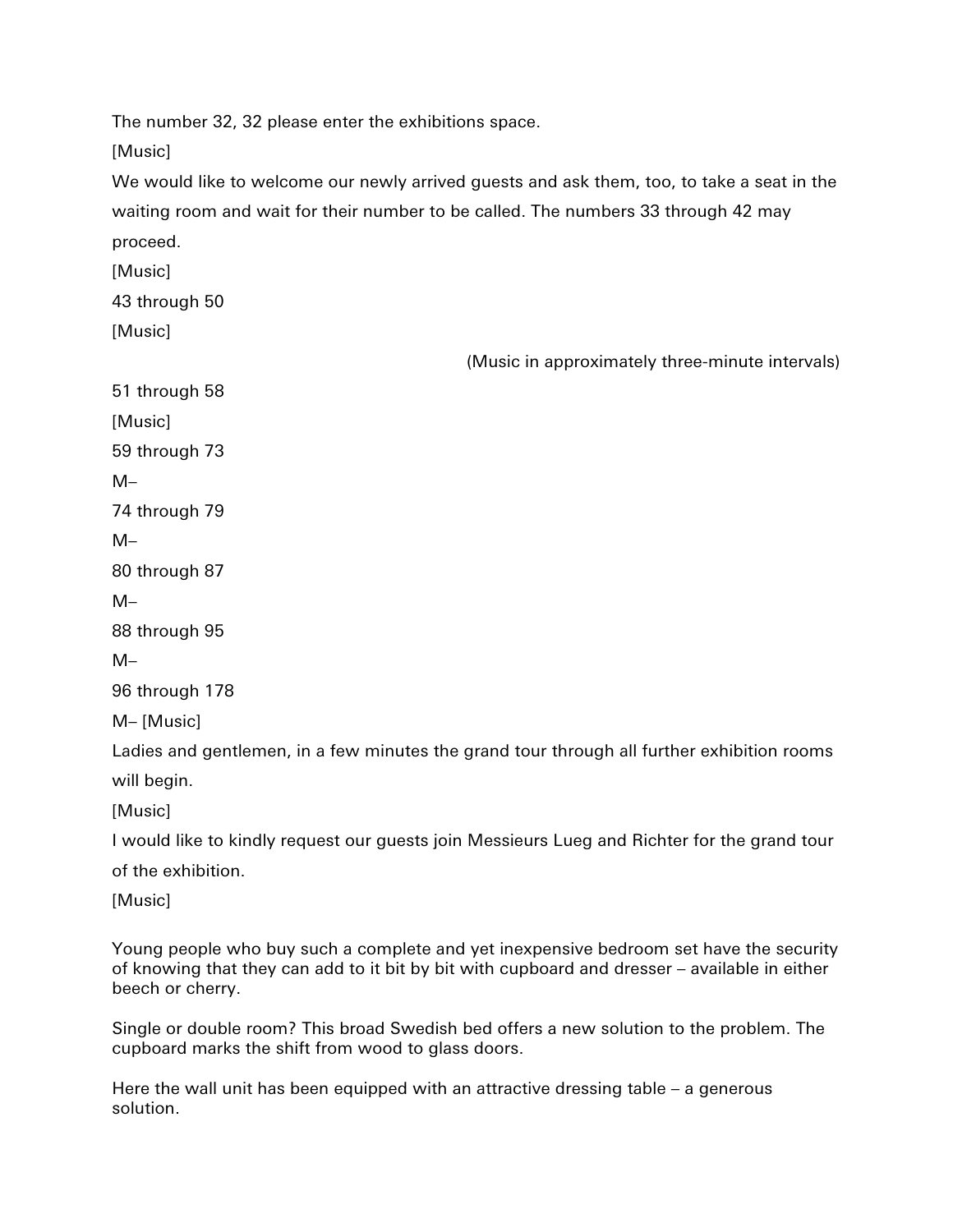The valuable, authentic period furniture that we admire in castles, museums and old, wellmaintained townhouses was even in those days made from beech and cherry wood.

Ever-new and different combinations! This time: a bed where a bedside table comes attached and a pipe footboard. The commode is mounted on slim metal feet.

You can buy these items of furniture piece by piece and complete the set, and so you can fit out, add to, and modify your home just as you wish.

Old cherry-wood furniture from the Baroque era or in the Empire or Biedermeier styles is today a rare treasure. All furniture from the home program is made from the same choice cherry wood. Did you know that cherry has a special characteristic? Its tone gets warmer, clearer, and even more luxurious as the years go by.

[…]

A cupboard height of approximately 240 cm results in double the capacity. In spite of there being a lot of space, the cupboard remains easily accessible. Also well suited for use as a wall cupboard. From 180 cm to 400 cm wide, in each case with a tolerance of 45 cm.

 $[...]$ 

#### 4) Letter from Konrad Lueg to Wolf Vostell, January 31, 1965

Konrad Lueg Düsseldorf Poststr. 7 Tel 25312

31 January 1965

Dear Mr Vostell,

Mr Block just gave me a call and asked me to send you some documentation concerning our demonstration for capitalist realism, which I am very happy to do.

Unfortunately there are no photographs of the furniture departments, which is a shame because we particularly wanted to give our guests an understanding of the furniture and the furniture store. But it seems that the photographers were not so quick to grasp this, however intelligent they are otherwise.

A comment on the invitation: It is the independent work of a printer, whom we sent only the typed text and the instruction to make an elegant, respectable invitation: --- it is a typographical event.

Everything, including the printed balloons, was paid for by the furniture store, which hoped for a killer advertisement as a result. Afterwards we were almost sued for conduct injurious to the interests of the company.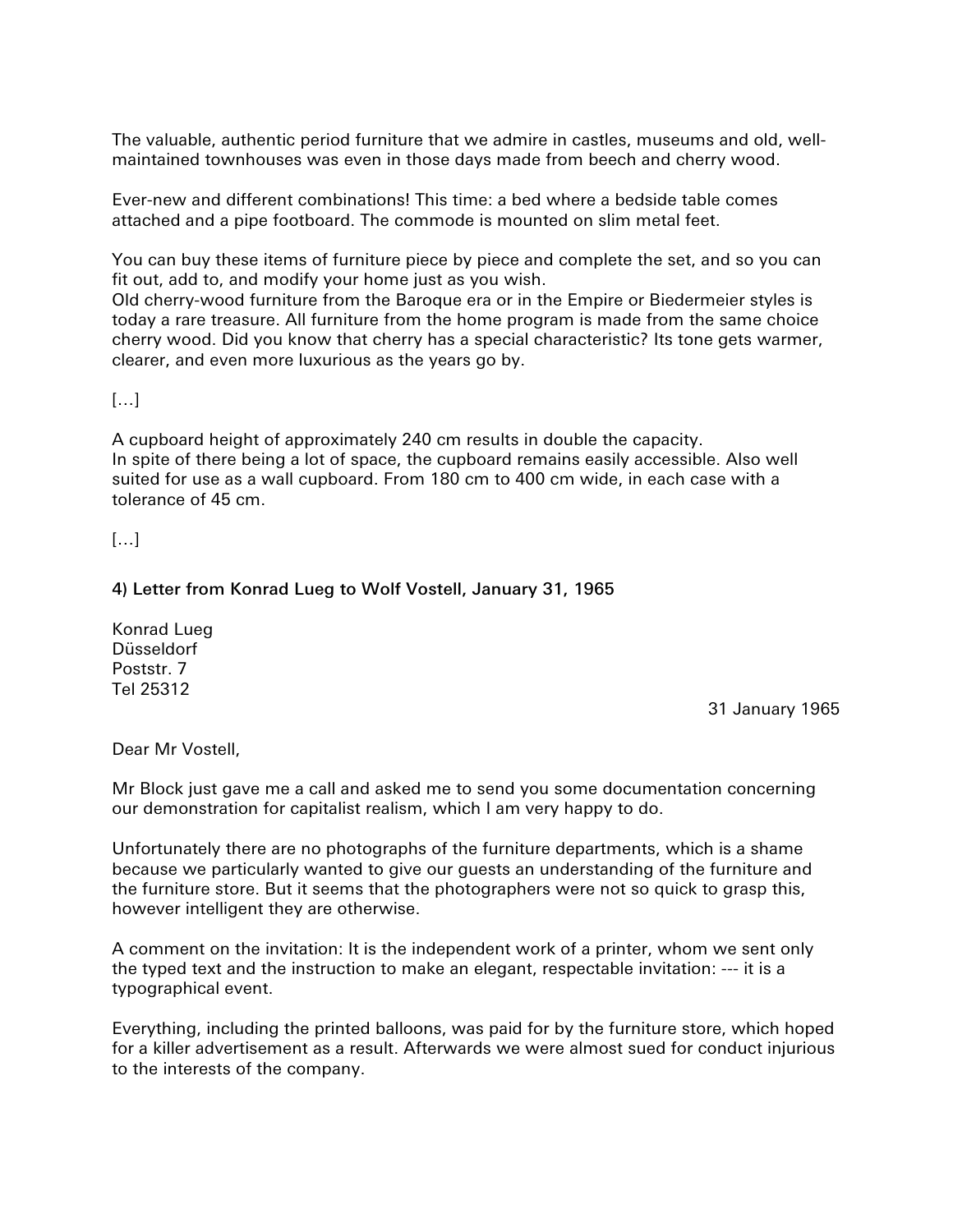I believe that this book will become a very important and good thing, and I would of course be very happy if our demonstration for capitalist realism could be featured within it.

I wish you (and also the book) all the best,

Yours,

enclosed: 1 invitation, one program, 1 report, photos.

# 5) Report on Leben mit Pop, Konrad Lueg and Gerhard Richter

## REPORT

[12. September 1963.] Planning of exhibition in furniture store, Düsseldorf. Available space consists of one room on 3rd floor of office block, floor area 32 square meters.

A number of exhibition concepts were rejected, and it was resolved to hold a demonstration as follows:

a) The whole furniture store, exhibited without modification.

b) In the room set aside for the exhibition, a distilled essence of the demonstration. An average living room as a working exhibit, i.e., occupied, decorated with suitable utensils, foods, drinks, books, odds and ends, and both painters. The individual pieces of furniture stand on plinths, like sculptures, and the natural distances between them are increased, to increase their status as exhibits.

c) Programmed sequence of the demonstration for 11 October 1963.

List of rooms to be viewed on 11 October 1963:

I) Passage lined with window displays (26 large windows).

Office entrance. Lift to 3rd floor.

II) Waiting room (large landing on 3rd floor). On the walls: 2 boards inscribed WAITING ROOM. 14 pairs of roebuck antlers (shot in Pomerania, 1938–42). On display: 39 simple chairs, on each a copy of the *Frankfurter Allgemeine* for 11 October 1963. On the stairs lie assorted picture magazines; by the lift stand two life-size figures (paper on wire mesh, varnished and painted), representing the art dealer Alfred Schmela and President John f. Kennedy. The space is lit by cold, rather dim, fluorescent light.

III) Exhibition room. On 9 white plinths stand the following items. A tea trolley bearing a vase of flowers, and on its lower shelf the works of Churchill and the home-making magazine *Schöner Wohnen*. A cupboard with assorted contents. A wine-red chair. A gas stove. A green chair, occupied by K. Lueg (dark suit, white shirt, tie). A small occasional table; on it, a television set (showing News followed by 'The Adenauer Era'). A small standard lamp. A couch; reclining thereon, with detective story, G. Richter (blue suit, pink shirt, tie). A table set for coffee for two, with cut marble cake and *napfkuchen* and coffee in cups, plus 3 glasses and a plastic bag containing 3 bottles of beer and 1 bottle of grain spirit. The walls are painted white, with no pictures or other adornment. Next to the door is a wardrobe, containing the official costume of Prof. J. Beuys (hat, yellow shirt, blue trousers, socks, shoes; to which 9 small slips of paper are attached, each marked with a brown cross; beneath is a cardboard box containing Palmin and margarine). The room is lit by very bright, warm, fluorescent light, and by the standard lamp; there is a persistent smell of pine air-freshener.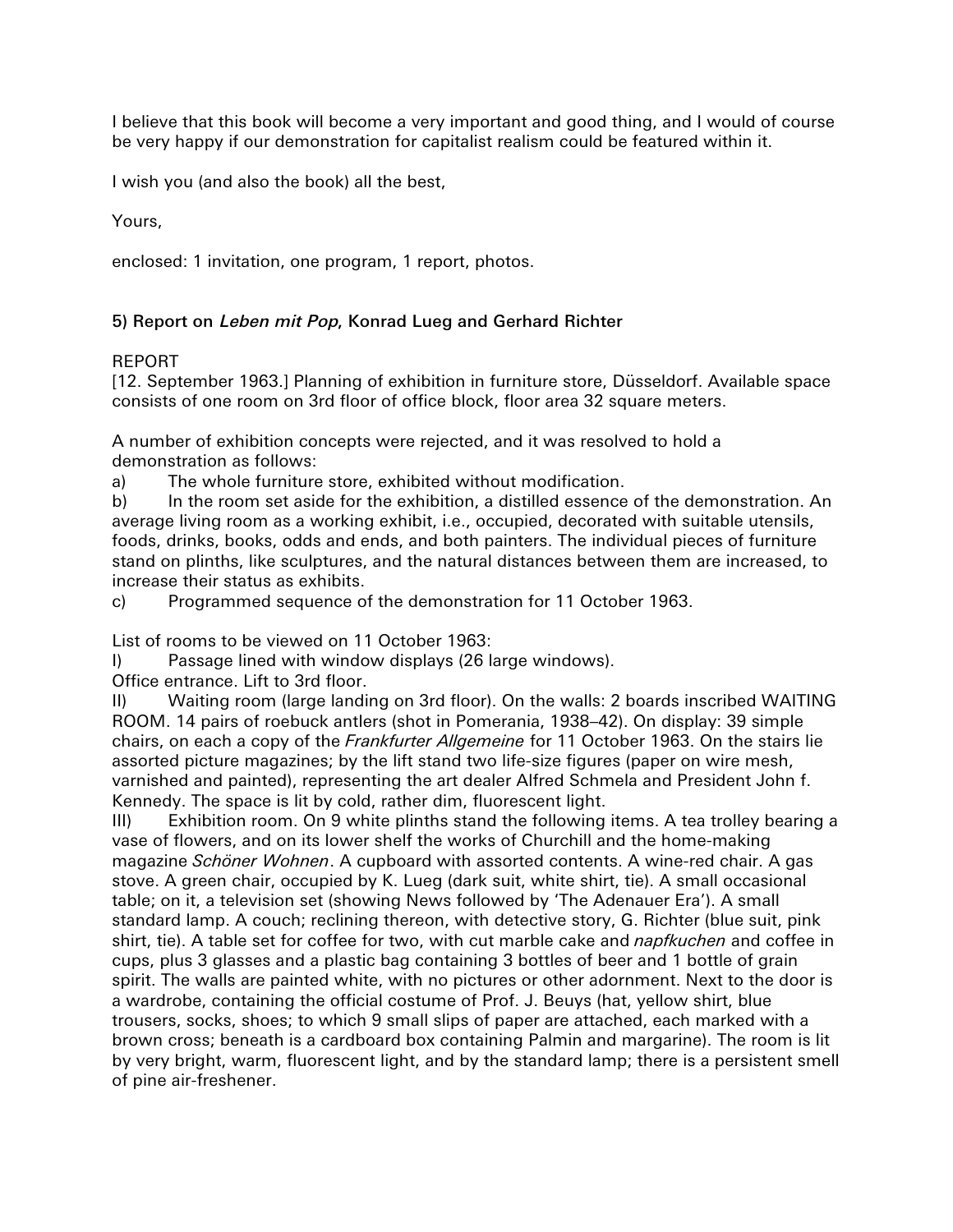IV) Extensive furniture exhibition of all current styles on 4 floors (81 living rooms, 72 bedrooms, kitchens, individual pieces. Store rooms. Tightly packed alcoves, cubicles, rooms, stairs and passages filled with furniture, carpets, wall decorations, appliances, utensils).

In a number of installations in the bedroom and living-room sections, paintins by Lueg and Richter are on show.

By K. Lueg: *Four Fingers*; *Praying Hands*; *Frankfurters on Paper Plate*; *Coat-hangers*. By G. Richter: *Mouth*; *Pope*; *Stag*; *Neuschwanstein Castle*. These rooms are lit normally.

#### *Report on the running of the Demonstration on 11.10.1963*

8:00 p.m. Two store employees stand at the entrance, giving out individually numbered programs. A total of 122 visitors were counted in, a small proportion of whom left before the end of the event.

The visitors take the lift to the 3rd Floor and enter the WAITING ROOM. Loudspeakers all over the building broadcast dance music and the voice of an announcer, who welcomes the visitors and summons them in numerical order to view the exhibition room, which they do in groups of 6–10 individuals every 3–5 minutes. The first visitors to be called enter the room hesitantly. The room soon fills up. By approximately 8:30 the announcements are being ignored, and everyone simply squeezes in. The food and drink in the exhibition is consumed by the visitors, and some of the contents of the cupboards are looted.

8:35 p.m. The exhibited artists descend from their plinths. They and the voice on the loudspeakers request the visitors to begin the grand tour.

Richter leads a first group to the bedroom department on the 2nd floor; Lueg follows with more visitors.

The loudspeakers continue to broadcast dance music, interspersed with selected texts from furniture catalogues. From the 2nd floor the tour proceeds to the living-room department below, and then on through the store room to the kitchen department in the basement. Most of the visitors fail to observe the prescribed itinerary and scatter or stray into the various departments.

By approximately 9 p.m., all the visitors have reached the kitchen department. They seat themselves in the 41 display kitchens and drink the beer provided. One visitor (an art student) protests against the Demonstration by removing all his clothing except a pair of swimming trunks. He is escorted from the building with his clothes under his arm. By 9:30 p.m. the last visitor has left the building.

#### 6) Newspaper article "Die Kunst, die wir verdienen. Eine deutsche Pop-Art-Ausstellung," Hans Strelow, Der Mittag, January 11, 1964

The Art that We Deserve First German Pop Art exhibition

Art is dead. Long live art. In the USA, in England and in France, the New Realism is taking the place of "informel" painting, which is increasingly losing its way in a noncommittal aestheticism. Here in Germany, the change is still looming in fits and starts. A year ago there were a few young artists in Düsseldorf who had just left the academy and did not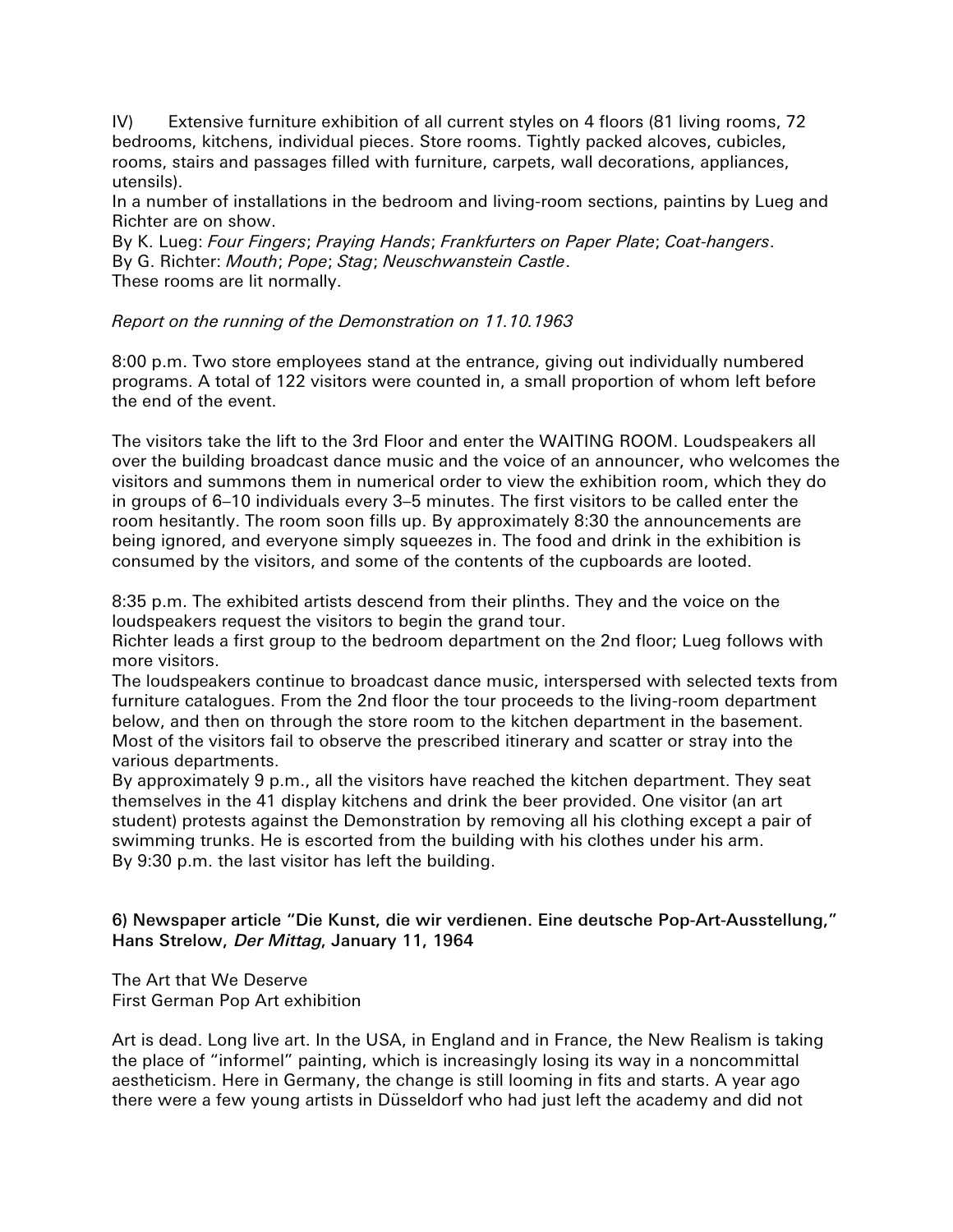want to be swept along in the wide channel of abstract painters. At the time Konrad Lueg and Gerd Richter were working in the vein of Twombley [*sic*] and Liechtenstein [*sic*]. The decision to organize a "happening" in a furniture store was made just a few months ago, and it is perhaps the ideal location to demonstrate what Pop art wants: reality just as it is, unreflected and undigested, agglomerations of material that are largely unordered by spatial perspectives. The barriers between the artist's life and the work have collapsed. Lueg and Richter included the entire furniture store from the cellar to the roof, as an enormous accumulation of negative forms, in which human beings spend their time.

The ready-made – the object of daily use elevated into an artwork, the discovery of Marcel Duchamp – is not enough for the American George Segal, whom the Düsseldorf gallery Schmela is showing in his first exhibition in Germany. He adds people into the mix. He surprises a woman in a café with a cup in her hand, another, who is painting her nails in front of a mirror, himself as he is getting onto a bicycle. Like the ashes of Vesuvius surprised the people of Pompeii, whose imprints were discovered last century. Segal's lifesize sculptural snapshots may be shocking the first time you confront them, and it is fear of the banality of our reality: the café table with plastic surface and the bench with a plastic covering are there, the people are cast in plaster. Segal, like all representatives of Pop art, shows us a mirror — if it is empty, we have to ask ourselves why. Segal refers to Brancusi's idea, when speaking of a dream: filling the space that surrounds you. But beyond that it contains the idea of the incapability of pictorial space to capture reality. A new realism could not be that of our grandfathers, after the Dadaists had destroyed their world and its dishonest ideals in an anarchic and passionate act. This is why Pop art has so little to do with, for example, Schwitters's collages. Pop art is not a protest, but the logical, decisive step from the monochrome canvas, the zero point of conventional art, going beyond it, into reality. Cezanne's dissolution of natural forms in painting initiated this development. One can reject contemporary art but that won't change anything about the fact that every time has the art it deserves. And one can accuse Pop art of many things, its primitive nature, its obviousness, but it can certainly not be accused of dishonesty.

# Galerie Parnass Museum Morsbroich (1964)

## 1) Letter from Gerhard Richter and Manfred Kuttner to the Minister of Education of the State of North Rhine-Westphalia, April 2, 1964

Dear Minister of Education and Cultural Affairs !

At the end of the winter semester 1963/64 we finished our studies in painting at this city's Kunstakademie. We both came in 1960 from Dresden, where we had previously studied and continued our studies here. Scholarships from the LAG helped us to finish our studies. By taking initiative regarding exhibition opportunities etc., we tried to set up contact to the outside during our time as students. The question  $-$  What happens afterwards?  $-$  was never far from our minds. But in order not to be at the mercy of this question and give up, we sometimes had to ignore it. But now the time has come and evasion is no longer possible. We turn to you with this letter not in hopes of a handout but because we believe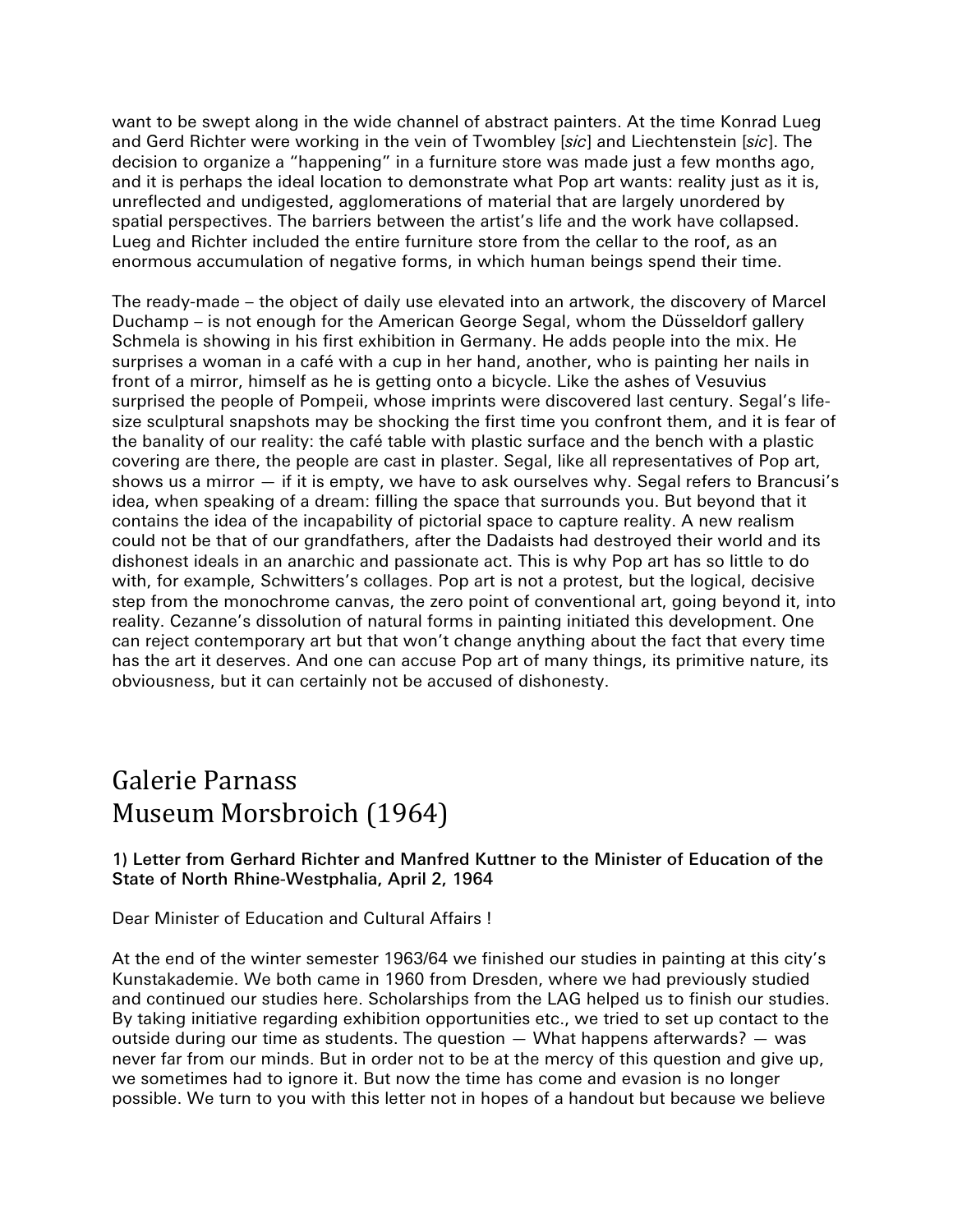that you can understand our position in this situation and would like to ask you to let us know where we can be usefully deployed in a community, a city, or the state. Of course today every worker is needed in business or industry, but if nothing else should be left for us except to earn a livelihood by working at a lathe or on a construction site after 8 semesters of the art academy, it would probably make more sense to take this situation to its logical conclusion and break with tradition, dissolving the painting departments at art schools, including teaching positions and departmental employees. Aged 31 and 27 respectively, we still believe that the visual arts are necessary, also in a time characterized by industry, whether as part of a percent-for-art scheme, as wall-mounted pictures, or as avant-garde experiment. We would be happy to let you know more about our previous activities and can provide references from Prof. K.O. Götz or Prof. Hoehme. Please excuse that we write asking a favor. We look forward to hearing from you.

Yours sincerely

# 2) Financial statement form Gerhard Richter to Manfred Kuttner, March 9, 1964

Gerd Richter, Painter and Graphic Designer in Düsseldorf, Hüttenstr. 71, Tel 18970

To the Painter Mr Manfred Kuttner Erkrath (4006) Rathelbecker Weg

Düsseldorf , March 9 '64

Dear Mr Kuttner,

Forgive me for making demands upon your valuable time and attention. For me, too, bureaucratic measures, writing, and the like are always extremely inconvenient. But there is nothing for it. So be it then; I will be as concise as is possible.

A. General overview and details of the Wuppertal/Erkrath project. Itemized expenses:

| 1. Rent, 2 days à DM 25           | $= DM 50$    |
|-----------------------------------|--------------|
| 2. Insurance, 2 days à DM 5       | $= DM 10$    |
| 3. Gasoline, 24.6 liters in total | $= DM 13.45$ |

according to which the total costs of the project amount to DM 73.45

(DM: Seventy-three)

The original accounts can be viewed in my office every day from  $9 \text{ am} - 5 \text{ pm}$ .

This total sum of DM 73.45 is divided -- according to a verbal agreement — between Messrs. Kuttner, Lueg, and Richter on March 9, '64 (Mr Polke signaled his agreement at a later date) — five people, comprising Messrs. Kuttner I, Kuttner II, Lueg, Polke, Richter (in alphabetic order).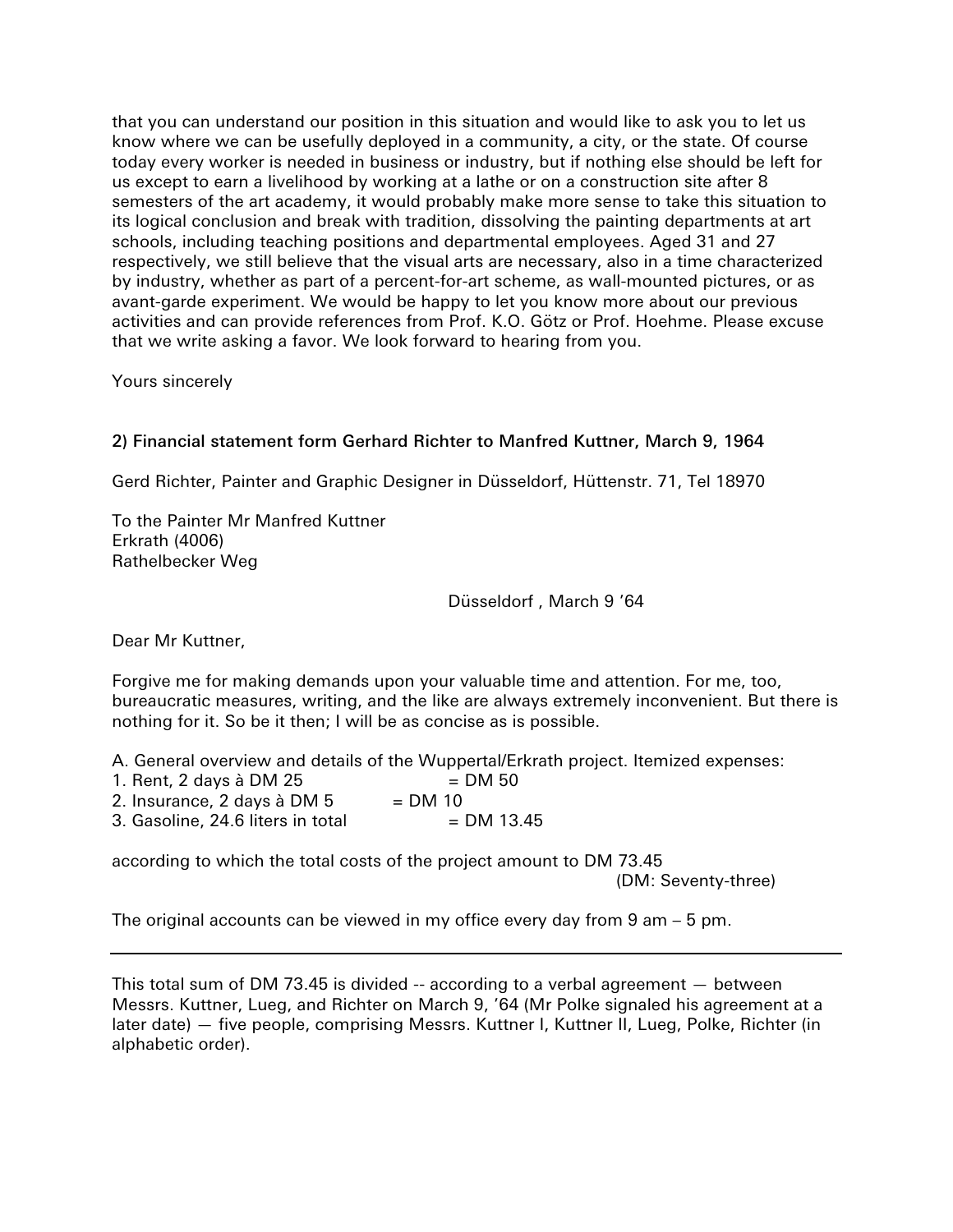Thereby we have a partition of the sum of DM 73.45  $\div$  5 = DM 14.69 with reverse check  $14.69 \times 5 = DM$  73.45

The calculation was audited and its correctness validated and signed:

First Auditor [signature Herbert Schmidt]

Second Auditor [signature Joseph Faßbaender]

The authorization for the invoicing of a fifth portion of the total sum has therewith been dispensed.

[Signature G Richter]

B. Invoice

Herewith I submit to Mr Kuttner, 4006 Erkrath, Rathelbecher Weg, the following outstanding sums, according to the itemized list A, for payment.

1. Trip for Kuttner  $I = DM$  14.69 2. Trip for Kuttner II = DM 14.69

combined total DM 29.38

Continued on page 3.

Continuation of the invoice from page 2.

Carried forward DM 29.38

3) Repayment of the loan of March 9, '64, amounting to DM 12

consequently, sum total DM 41.38

(written in words DM forty-one )

Hence I kindly request you to transfer the sum of DM 41.38 onto my postal checking account, Essen branch, number 1545-04.

I take the liberty of communicating my profoundest gratitude to you for the use of my transportation and loan company. I look forward to our working together successfully in the future and send my best wishes to you and your kind family. I remain respectfully and obediently yours [signature G. Richter.]

3) Letter from Gerhard Richter to Rolf Jährling, no date (probably December 1964)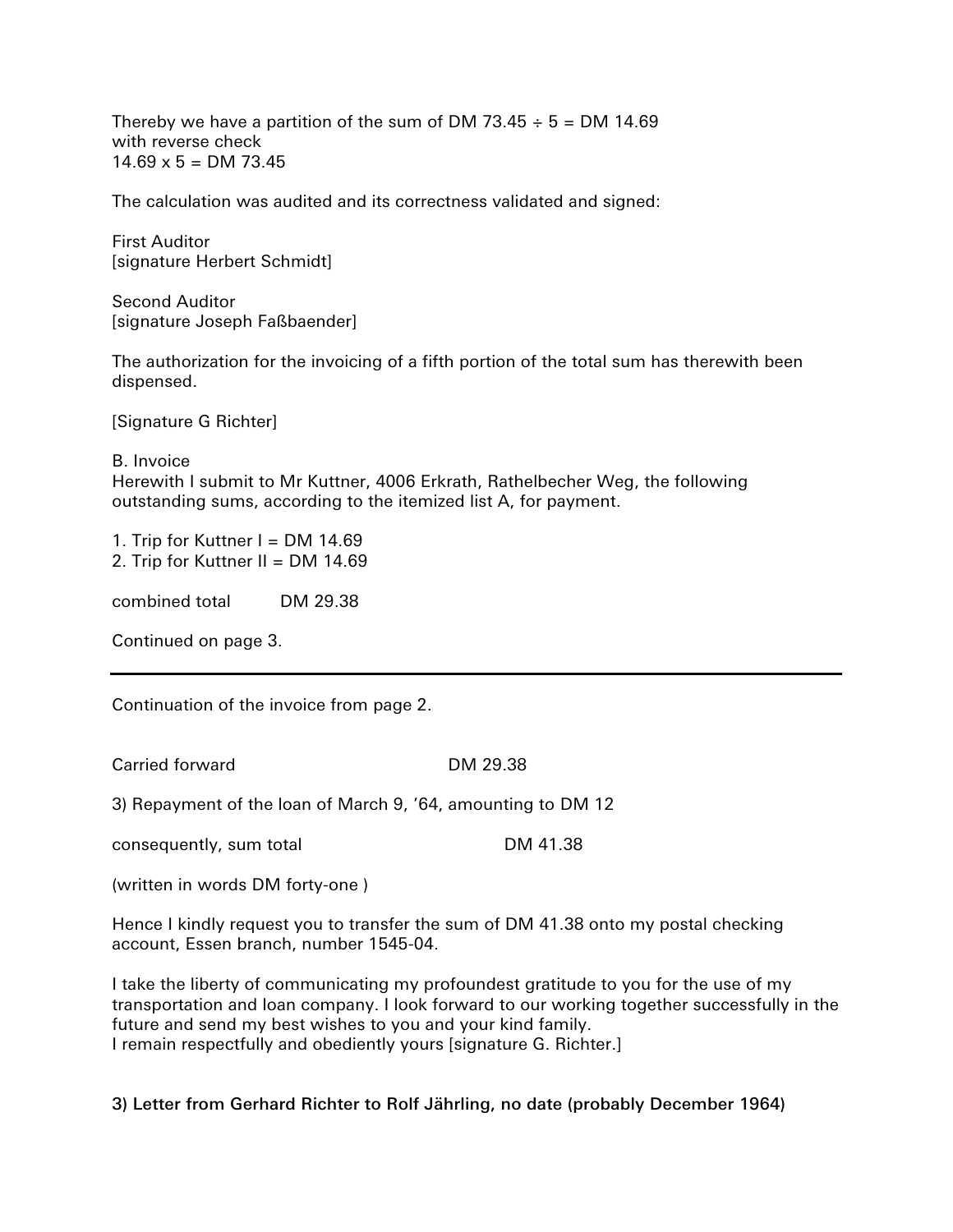Dear Mr Jährling,

I'm sorry I couldn't meet you. I am very happy about the portrait commission. Here's the current stand: Can be delivered by Christmas

"Sittings" not necessary (never! since I find them distracting), but instead just a few photos of Mrs. Schniewind, from which I'll pick one and paint from it. I need approximate details for the size of the painting. Usually I make two pictures, one "for good," one to throw away. (If at all possible, do not associate the commission with the demand to paint the picture 4 times next to or above the others, roughly like that [image]; I did that once and am really sorry I did, because that is usually barely more than decoration.) A single image is after all so much more beautiful [image]. Best would be if I call you again tonight. Best wishes, Gerd Richter.

(Sigmar Polke also says hello, we are traveling together.)

4) Newspaper article "OMO (na Lisa) oder der neue Realismus. Pop Art in der Galerie Parnaß," (unsigned article), Westdeutsche Rundschau, November 25, 1964

OMO – (na Lisa) or the new Realism Pop art in the Galerie Parnass

Three young Düsseldorf artists, just out of the Kunstakademie, are showing in the Galerie Parnass.

If one came to the opening expecting originality, in the form of a happening, a speech, or a musical performance (since the exhibitors are after all exponents of Pop art), then one would have been disappointed. Only an audio tape continuously produced intense noises. One would also have ben disappointed by the works of these Pop artists on view, because one has seen Rauschenberg and a few Americans who created this style a few years ago.

There is the painted copy of OMO [washing powder] packaging, there is Mona Lisa is smiling in lurid colors, there are *the praying hands (but not by Dürer)* — early works by Konrad Lueg. At the moment Lueg appears to be obsessed with sport: footballers cut out of cardboard (all formally identical) are arranged in three rows, painted on both sides with striped green, white, and red or orange and blue shirts. They are standing in front of silver foil glued to the wall, so that they reflect their mirror images, and see the "opposing team."

All these works by Lueg are equal and exchangeable; the artist presents them dispassionately. Does he want to shock us with the lurid colors? That will be unsuccessful. Does he want to show us the modern world, a world of individuals without imagination? A world that uncritically elevates an Uwe Seeler [the German footballer] into an idol? But that would need a bit more imagination. As it stands, at any rate, what one sees seems more in praise of banality, a lack of criticality, and superficiality.

Even more vacuous is Sigmar Polke, who has painted large-format exact copies of raster photographs. What for? An artist who stands next to his work and not in it, who can no longer identify with his work, relinquishes art for ridicule.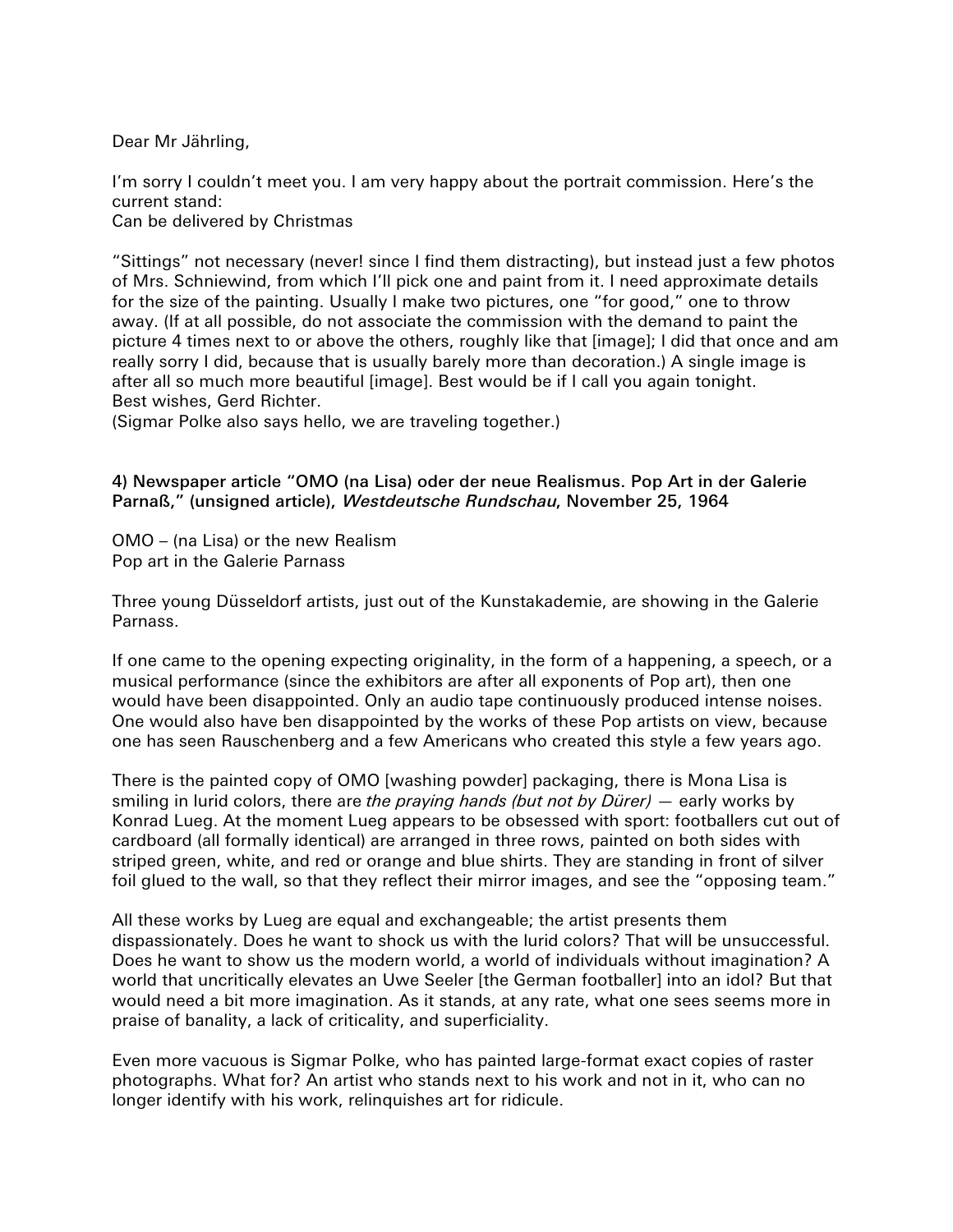And last of all Gerd Richter deserves a mention: He is both more gifted and more credible. Richter takes photographs and copies them. But for him the photo is what sketching was for the old masters. Why should one not make use of modern, technical means? But that only makes sense if, as here, the photo is used as a means to an end. Richter succeeded in some pictures (*Mailand: Dom* [Milan: Cathedral]). (Francis Bacon also uses photos — but he subjectivizes them in his paintings and in so doing creates such shocking effects.)

Dadaism had a legitimate purpose, and Pop takes its life from that, even if its practitioners deny it. Dada managed to shock, to shake things up. Maybe the Pop artists will manage that too. But every charlatanism is abominable if it doesn't know the value of laughter and only offers offense.

# Galerie h (1966)

# 1) Letter from Sigmar Polke to August Haseke, January 18, 1966

Düsseldorf, 18 January 1966

Dear Mr Haseke,

Here is the design for our catalogue. We believe that it is very well done, and will certainly impress people and be highly esteemed, in every conceivable way. (To be honest with you, it will be the best catalogue that has ever been made – at least up to now. It will be a firstrate cultural-political event with international significance, groundbreaking and progressive. In one fell swoop your gallery will be at the zenith of culture, mentioned alongside the best in the world, in the same breath as the Museum of Modern Art, Sidney Janis, Leo Castelli, Ileana Sonnabend, Iris Clert, or whatever names the others have, your name together with those of Kahnweiler, Thompson. The public will follow this development with great interest, those in the know will do so with deep satisfaction. The federal government will entrust you with responsibilities to match!)

Now back to the matter in hand.

We have made two catalogues, a small one is the original design, the large one we need to make so big because the typewriter text is bigger than the writing in the catalogue.

We took the catalogue for Neuenhausen (see attached sheet) as our template, by which I mean we took the lines and the approximate number of characters per line from there. We then stuck our texts into the large catalogue. The typesetter's task would now seem to be a very easy one.

Paragraph breaks between individual sections of text should only be introduced if it becomes necessary for reasons of space, which will probably not often be the case. Cuts that would make the typesetting easier can be done if they do not distort the meaning, the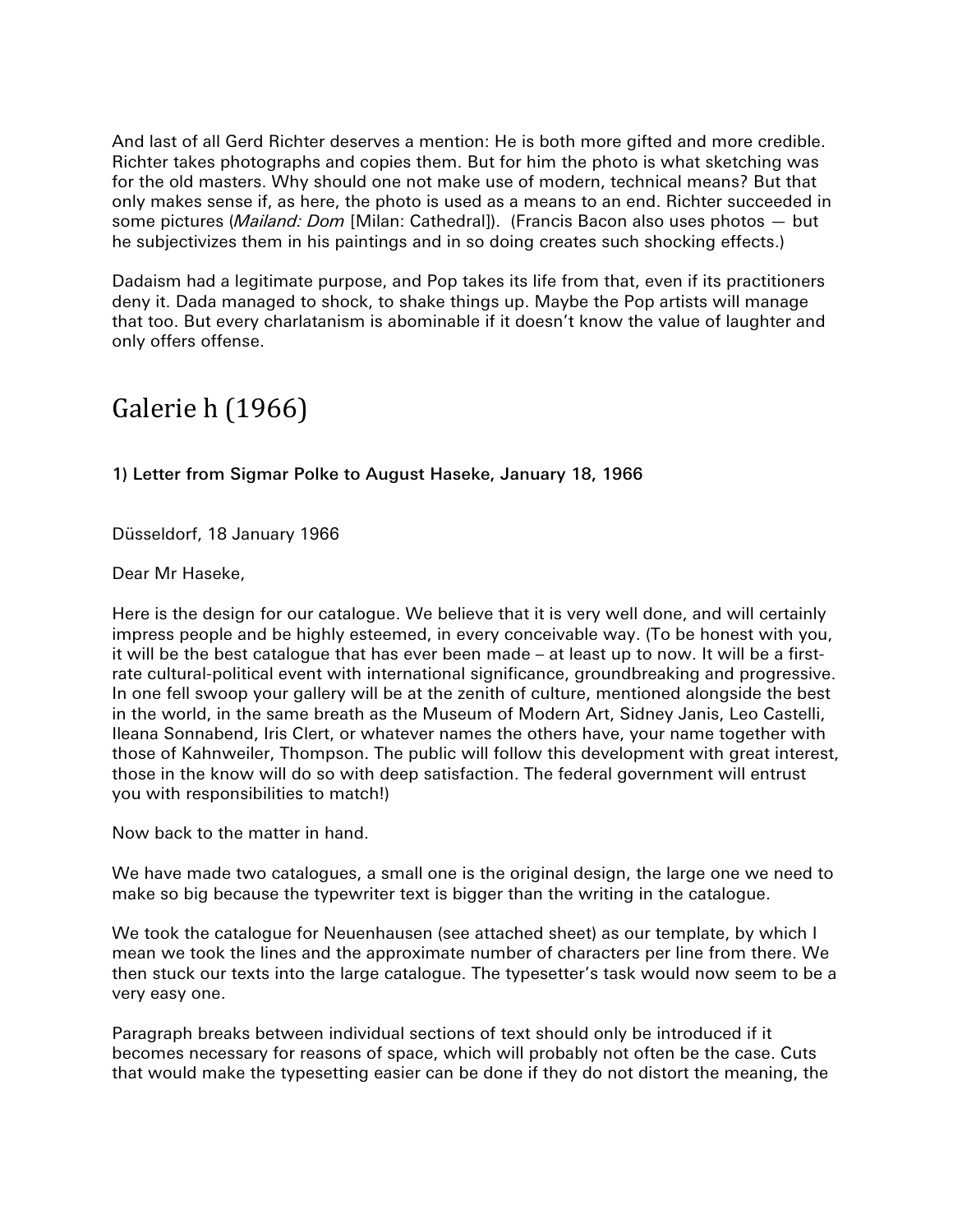same applies if any lengthening is necessary, but this will only be a question of individual words.

Concerning the photos. (The best ones that we have ever made.) There are 11 of them, one more than was agreed, and if the catalogue cannot cover the additional expense we will gladly pay for it, of course. Although they are of varying sizes, it works out so that they together make up 11 times 1/6 of the page. The measurements have to be taken from the dimensions noted in the small catalogue.

The biographical notes can be typeset in whatever way seems best to you.

I think that's it, if you have any questions, give Richter a call, he is back on Sunday from Rome. But I hope everything seems all right and hope that you like our idea, really like it, and that in spite of financial reasons you are able to decide to take on the catalogue as we have proposed.

With best wishes, your Sigmar Polke

## 2) Letter from Gerhard Richter with drawings to August Haseke, no date

Dear Ernst-August,

In haste.

This afternoon I selected the four heads and looked at them under the projector and I went for those that came out not in focus. Hopefully you will be able to make sense of the explanations.

I think all four of them are pretty good, so you can choose.

You'll then have to cut the images to right angles.

I do not think the heads are suitable for small screen-prints.

Picture size of 50x50 is the minimum.

Apologies for brevity. I'll give you a call.

Best wishes, Gerhard Richter

King Bernhard von Holland (you'll be able to find out the exact name and title) Photo so out of focus that the picture isn't like this [image] but the bright upper edge becomes blurry like this [image] (that is, it becomes that wide)

Beatrix (you'll be able to find out...)

Photo so out of focus, that the bright pom-pom on the hat (down on the lower left over Beatrix's invisible ear [image] swells into something egglike (and not into a circle)

Shah of Persia

so out of focus, that only the eyebrow above the eye is visible as a dark spot, but not the eye itself.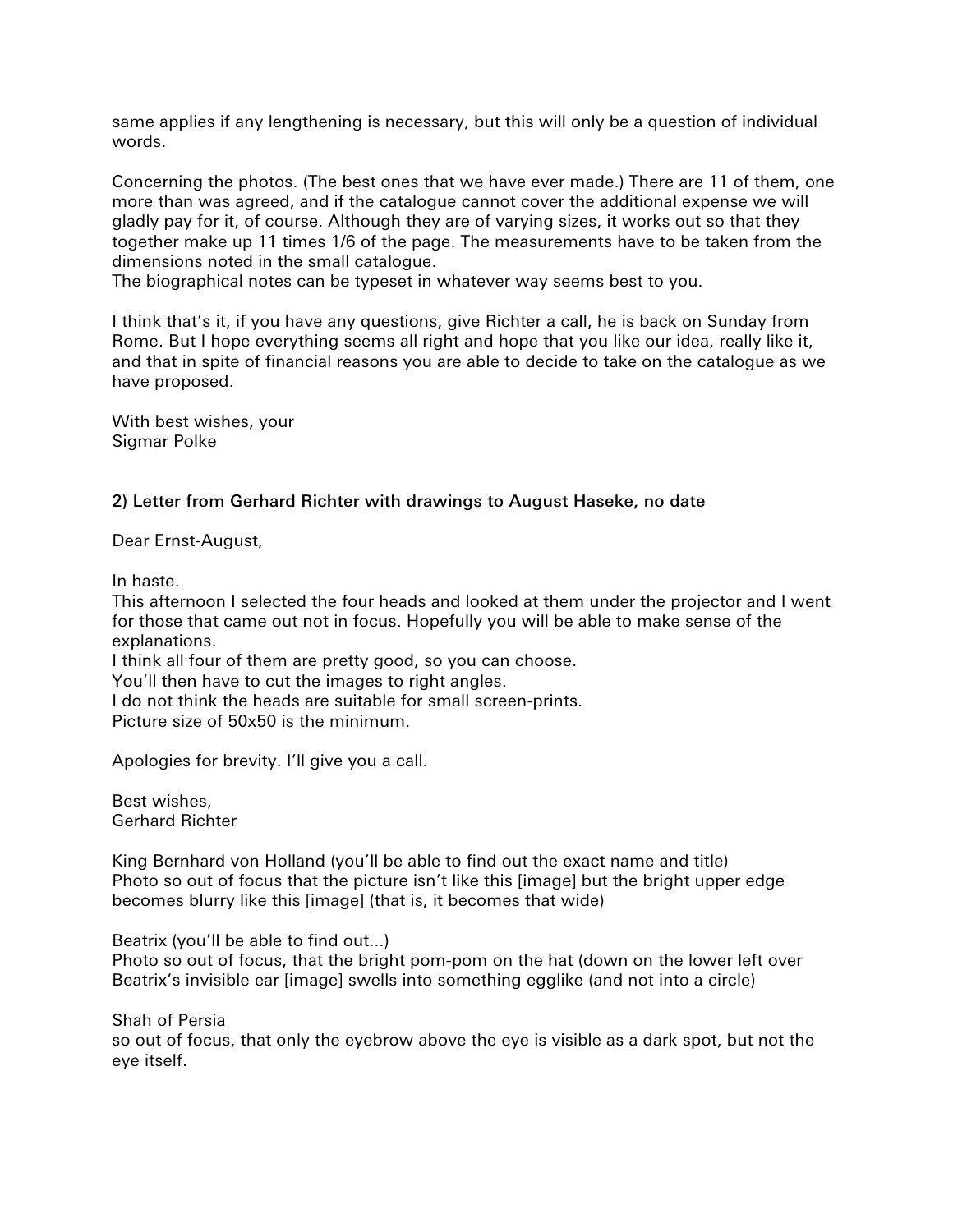#### 3) Newspaper article "Alle Maler sollten Fotos abmalen – Auch die Zero-Leute werden jetzt gepopt und getoppt" Rudolf Jüdes, Hannoversche Rundschau, March 1966

All Painters should paint from Photographs – Even the Zero artists are now opped, popped, and mocked

"All painters, in fact everybody partout, should paint from photographs. And they should do it as I do it (including as regards the selection). After some time laws can be passed so that those who haven't painted enough from photos are punished. This would have to continue for about 400 years and then painting from photos in Germany should be forbidden."

These sentences are from the catalogue of the newest exhibition currently on veiw at the "galerie h" in Hannover. The painter Gerhard Richter (Düsseldorf) not only demands that people copy photographs but he does that himself too. The idea is: Art is always the opposite of whatever the majority has recently accepted as art, which is to say, the opposite of what is current. Richter is evidently trying to elegantly shove his painter colleagues from Group Zero off the map, with a dialectical 180-degree turn. And Sigmar Polke (also Düsseldorf-based) is helping him in this project.

Richter paints copies of old photos. Polke makes raster images of old photos. Both make use of the same subject-matter. But still what they both do is not the same, the artistic decisions made in each of their work are even opposed. One could say that Polke is Richter's mirror image, or vice versa, depending on one's point of view. It is good that the two of them have found their way to a pictorial collaboration. The questions that they take up are thus encountered at the same time as their flipside.

Richter uses effects from Op art and Pop art, to ironically present his social critique and engagement. In order to characterize the public consciousness of society, one should look at its photo albums, which is to say all the most private freeze-frames of this society. This, more or less, is the subject of Richter's painting. His painted photos, monochrome in a plethora of shades, and turned into a strain on the eyes through a blurring technique, are content-based critical art and painterly mannerism. The Pop effect is based in the conception of the theme.

Polke experiments with raster techniques. Such experiments have an artistic foundation, that goes back, as in fact with the whole of Op art, to the experiences of Impressionism. Using photos as the original source images is of no significance. In order to develop increases in visual density or places where it thins out or zones of disturbance Polke could also use abstract sources. Richter's engagement is thus here contrasted with the artistic accomplishment of Polke.

The "galerie h" has again hit the mark with this installment of its recently initiated series of avant-garde snapshots.

Capitalist Realism in Berlin (Galerie René Block, 1964-1971)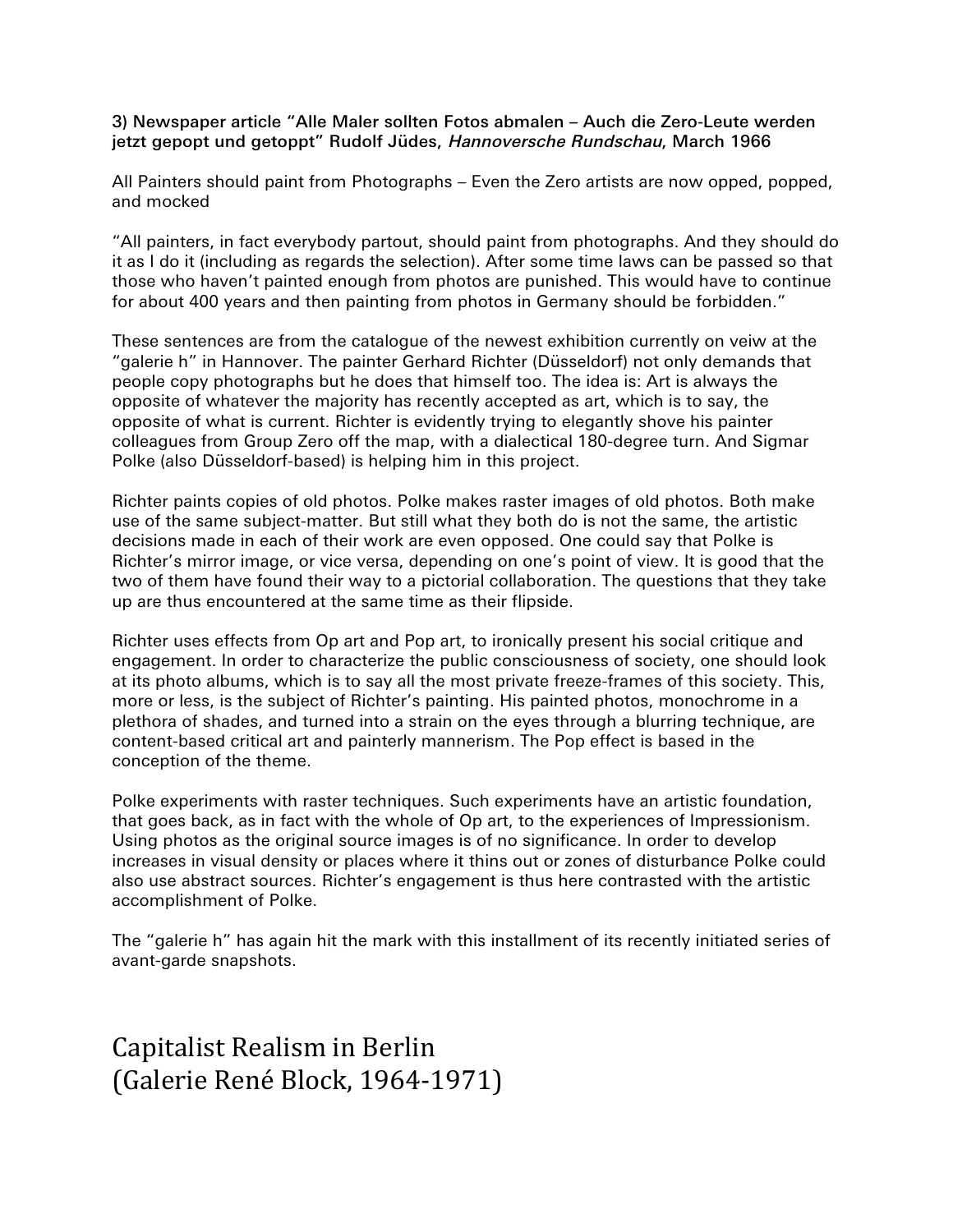#### 1) Letter from René Block to Gerhard Richter, June 19, 1964

Rainer Block 1 Berlin 20, 19 June 1964 Altpichelsdorf 32 c/o Ruschin

Mr Gerd Richter Düsseldorf Hüttenstrasse 71

Dear Mr Richter,

I am planning on showing a collective exhibition in the fall of '64. I have so far invited Lueg, Salentin, Vostell, Quinte, Hödicke, Brehme, Press, and Kuttner. [Added: Kauffmann] [Added: With this exhibition I would like to stake out the work of my gallery.]

I would be very happy if you would participate in this endeavor (with circa 2-3 paintings). If you are not otherwise committed, a solo exhibition could follow next year.

I previously was the director of the department of drawings in the Freie Galerie – the Freie Galerie is surely familiar to you (among others: Manolo, Purrmann, Braque, Antes, and de Karmadec). I intend to expand my activities independently of the Freie Galerie, with about 30m of exhibition walls, and primarily to represent younger art in Berlin.

Should you not have any commitments elsewhere in the fall I would be very happy to hear from you soon (because of the summer break please use my private address), so that I can make a start on making the necessary arrangements concerning publicity.

With best wishes

PS

Kaufmann, Brehmer, Hödicke have already agreed to participate.

#### 2) Letter from Manfred Kuttner to René Block, June 24, 1964

Manfred Kuttner 4006 Erkrath Rathelbecker Weg 33 24 June 1964

Dear Mr Block,

Many thanks for your invitation to a group exhibition this coming fall. Please let me know the terms of the exhibition (exact date, transportation costs, etc.) I am not disinclined to participate in this exhibition. At some point we can discuss the possibility of a solo show next year. Please note my new address.

With best wishes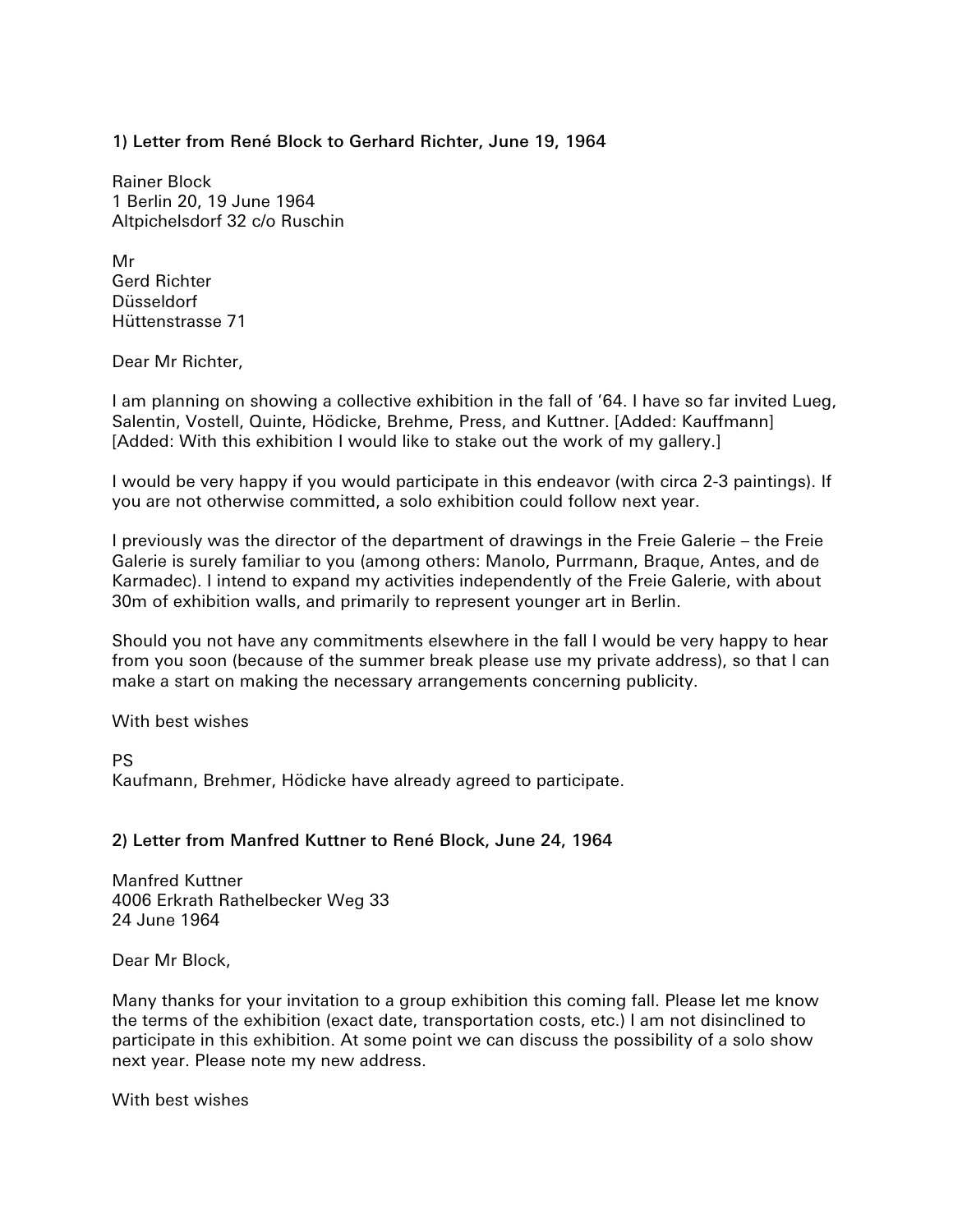M. Kuttner

3) Letter from Konrad Lueg to René Block, July 7, 1964 (wrongly dated August 7, 1964)

Konrad Lueg Düsseldorf, 7.8.1964 Lindemannstr. 75

Dear Mr Block,

I would like to participate in your group show this fall with two paintings. I heard about your conditions etc. from my colleague Gerd Richter. If these also apply to me I would agree to them.

Please do not take it the wrong way if I take the liberty to propose a young, gifted painter for your collective exhibition. It is Sigmar Polke, Düsseldorf, Elisabethstrasse 33. Polke showed at our demonstrative exhibition in May 1963 with Kuttner, Richter, and me.

I would like now already to wish all the best for your autumnal endeavor.

With best wishes, Konrad Lueg

Enclosed is the report about an event last year.

## 4) Letter from Gerhard Richter to René Block, July 12, 1964

12.7.64

Dear Mr Block,

Thank you for your letter from July 3 – Mr Lueg has in the meantime written to you that we are interested in seeing Sigmar Polke exhibited at your gallery, because he is a "Pop artist" like Lueg and I. We would be very pleased if that were possible. In order to intensify the "demonstration" of which you spoke, we would very much like to exhibit in one space. We would like ourselves to help install this space and design it in a "demonstrative" way. I can imagine that this is in keeping with your wishes for the show. Perhaps you can write what you think of it. – (With the clichés I want to do my best.)

With best wishes, Gerd Richter

4 Düsseldorf Hüttenstr. 71

5) Letter from Sigmar Polke to René Block, July 30, 1964